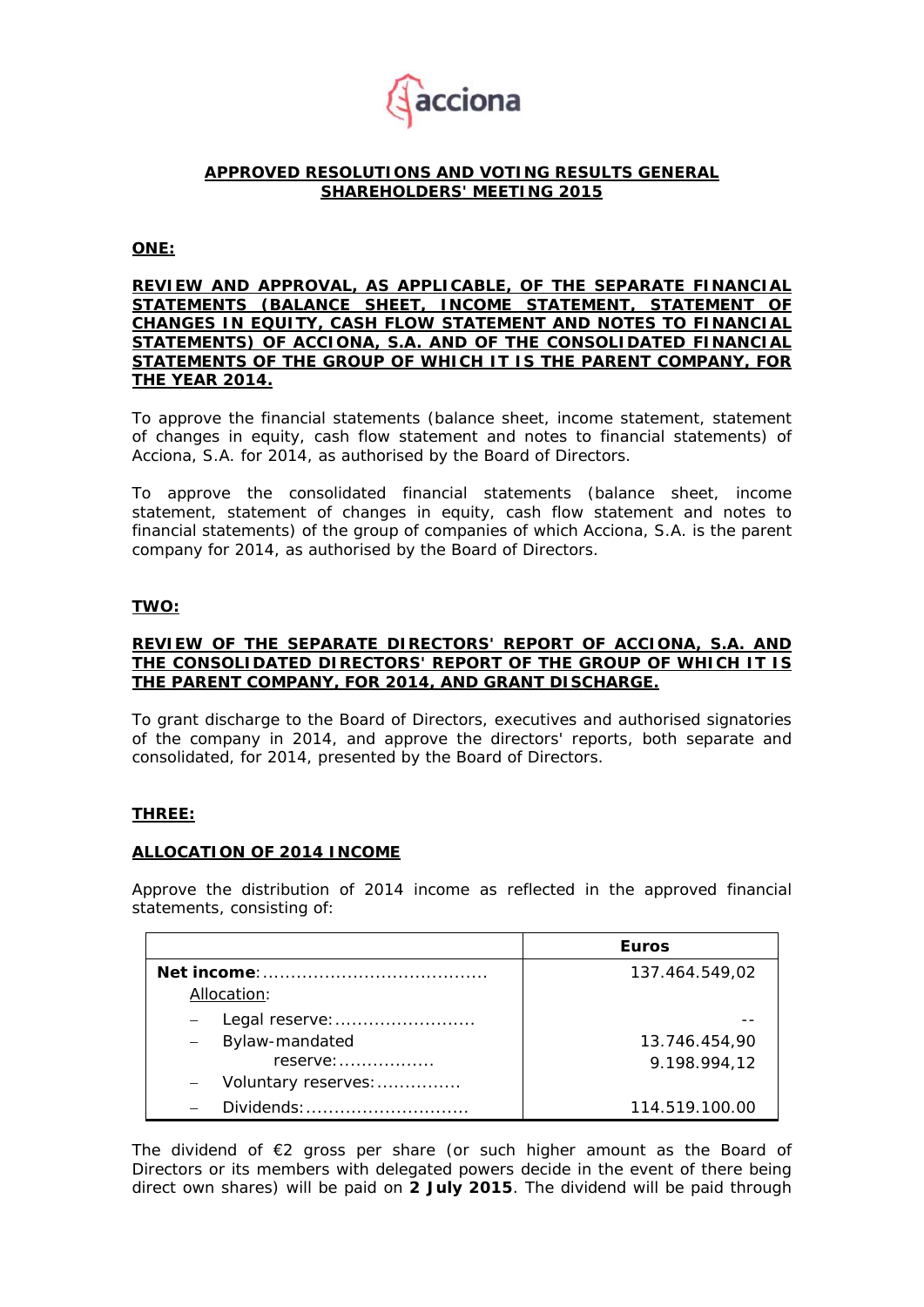

the member firms of Sociedad de Gestión de los Sistemas de Registro, Compensación y Liquidación de Valores.

## **FOUR:**

#### **RE-APPOINTMENT OF AUDITORS FOR ACCIONA, S.A. AND ITS GROUP**

To re-appoint Deloitte, S.L., with Tax ID number B-79104469, a Spanish company registered with the Madrid Mercantile Register in folio 188, tome 13.650, sheet M-54.414, section 8, with registered offices in Madrid at Plaza de Pablo Ruiz Picasso s/n, Torre Picasso, and registered in the Official Register of Auditors with number S-0692, as auditor of Acciona, S.A. to review the 2015 financial statements, both separate and consolidated.

## **FIVE:**

#### **DIRECTOR APPOINTMENTS**

**5.1.-** Re-appoint Mr José Manuel Entrecanales Domecq as Executive Director at the proposal of the Board of Directors and based on a report by the Appointments and Remuneration Committee.

**5.2.-**Re-appoint Mr Juan Ignacio Entrecanales Franco as Executive Director at the proposal of the Board of Directors and based on a report by the Appointments and Remuneration Committee.

**5.3.-**Re-appoint Mr Jaime Castellanos Borrego as Independent Director at the proposal of the Appointments and Remuneration Committee.

**5.4.-**Re-appoint Mr Daniel Entrecanales Domecq as Proprietary Director at the proposal of the Board of Directors and based on a report by the Appointments and Remuneration Committee.

**5.5.-**Re-appoint Mr Javier Entrecanales Franco as Proprietary Director at the proposal of the Board of Directors based on a report by the Appointments and Remuneration Committee.

**5.6.-**Re-appoint Mr Fernando Rodés Vila as Independent Director at the proposal of the Appointments and Remuneration Committee.

**5.7.-**Appoint Ms Ana Sainz de Vicuña Bemberg as Independent Director at the proposal of the Appointments and Remuneration Committee.

All appointments are for the term provided in the Bylaws.

(The reports and information on the candidates proposed to the General Meeting are at the shareholders' disposal on the Company's website: www.acciona.es)

Set the number of members of the Board of Directors in eleven.

#### **SIX:**

#### **INFORMATION ON THE SHARE AND PERFORMANCE SHARE DELIVERY PLAN. INCREASE IN THE NUMBER OF AVAILABLE SHARES.**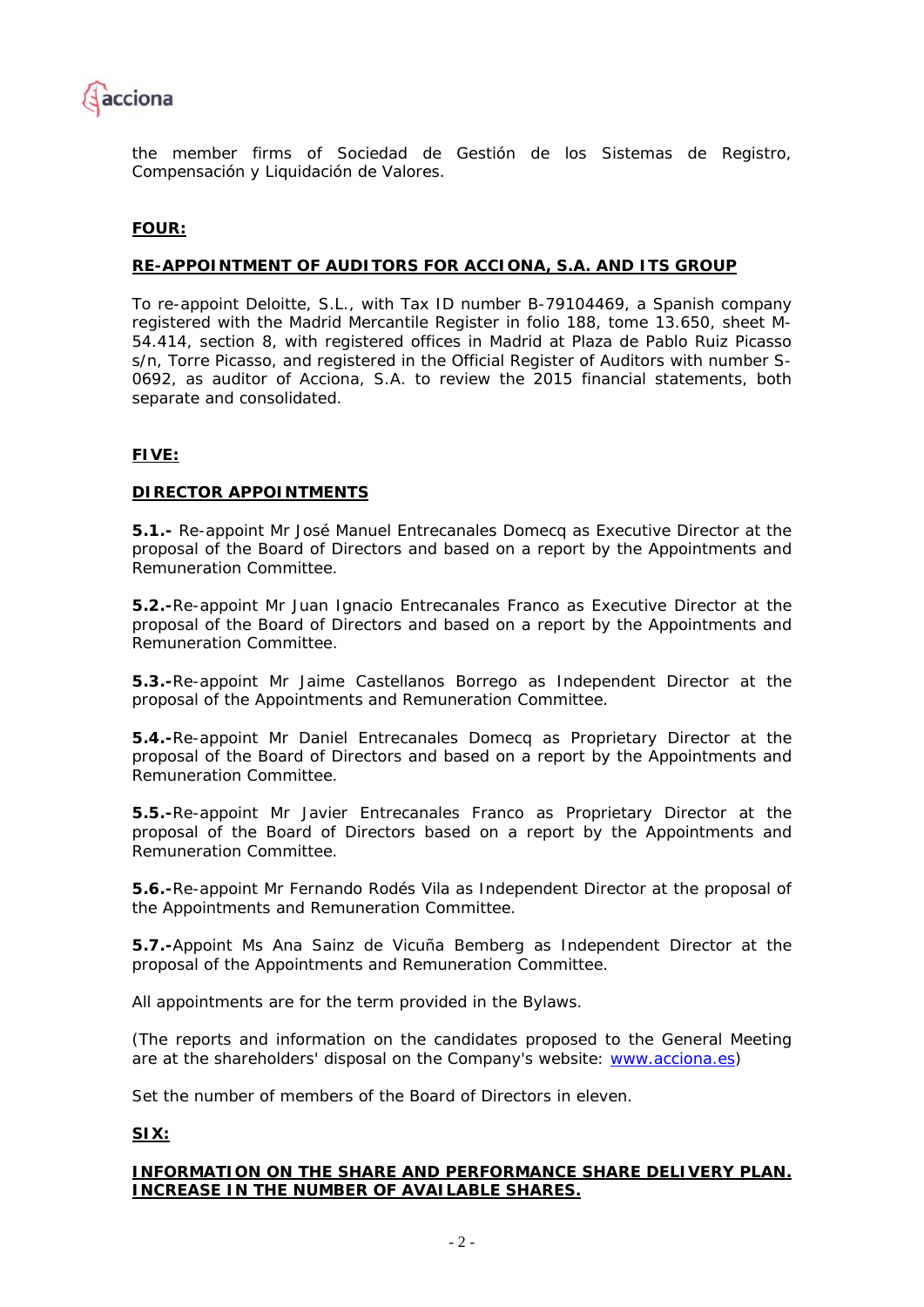

## **6.1 Information about the share and performance share delivery plan.**

Take cognizance of the 2014-2019 Share and performance share delivery plan, in accordance with the Board of Directors report, ratifying it to the extent required.

#### **6.2 Increase in the number of available shares.**

Increase the number of shares available for the Share and performance share delivery plan 2015-2019 to 100,000, without prejudice to subsequent increases if proposed by the Board of Directors and approved by the General Meeting.

#### **SEVEN:**

**Amendment of articles 7, 8, 11, 12, 13, 14, 15, 17, 21, 26, 27, 28, 29, 30, 31, 32, 33, 34, 35, 38, 39, 40, 41, 47, 52 and insertion of articles 40 BIS and TER of the Bylaws for adaptation to Act 31/2014 on the reform of the Capital Companies Act in connection with corporate governance, and for drafting and technical improvements.** 

**7.1 Approve amendments to Articles 11 (Powers of the General Meeting), 12 (Types of General Meetings), 13 (Authority to call the General Meeting), 14 (Announcement of the convening of the General Meeting), 15 (Right of information), 17 (Quorum of the General Meeting), 21 (Place and time of holding the Meeting), 26 (Form of passing resolutions), 27 (Passing resolutions) and 28 (Minutes and certificates) of the Bylaws, in connection with the General Meeting, which have been placed at the disposal of shareholders and whose new wording will read as follows:** 

#### *Article 11.- Powers of the General Meeting*

*1. The General Meeting has the power to decide about any matters attributed to it by law or the Bylaws. In particular, its powers include, but are not limited to:* 

*a) grant discharge;* 

*b) if appropriate, approve the separate and consolidated financial statements and decide as to the distribution of results;* 

*c) appoint and remove members of the Board of Directors and ratify and revoke appointments to the Board of Directors by co-optation;* 

*d) approve the remuneration policy for directors in the terms envisioned by law;* 

*e) appoint and remove the Company's auditors;* 

*f) resolve to increase and reduce share capital, change the form of the company, merge or demerge it, and perform a general transfer of assets and liabilities, the issuance of bonds or other securities that create or acknowledge a debt claim, transfer the company's domicile abroad and, broadly speaking, any amendment of the Bylaws, except where the law attributes the power for any of these matters to the directors.* 

*g) approve the acquisition of essential assets or their disposal or contribution to another company.* 

*h) resolve to transfer, to dependent entities of the company, essential activities performed up to that point by the company, even where the latter retains full control over such entities;* 

*i) resolve to dissolve the company and any transactions whose outcome is equivalent to liquidation of the company;* 

*j) authorise the Board of Directors to increase capital stock;* 

*k) decide on the items submitted to it for deliberation and approval by the governing body.* 

*l) approve the General Meeting regulation and any subsequent amendments.*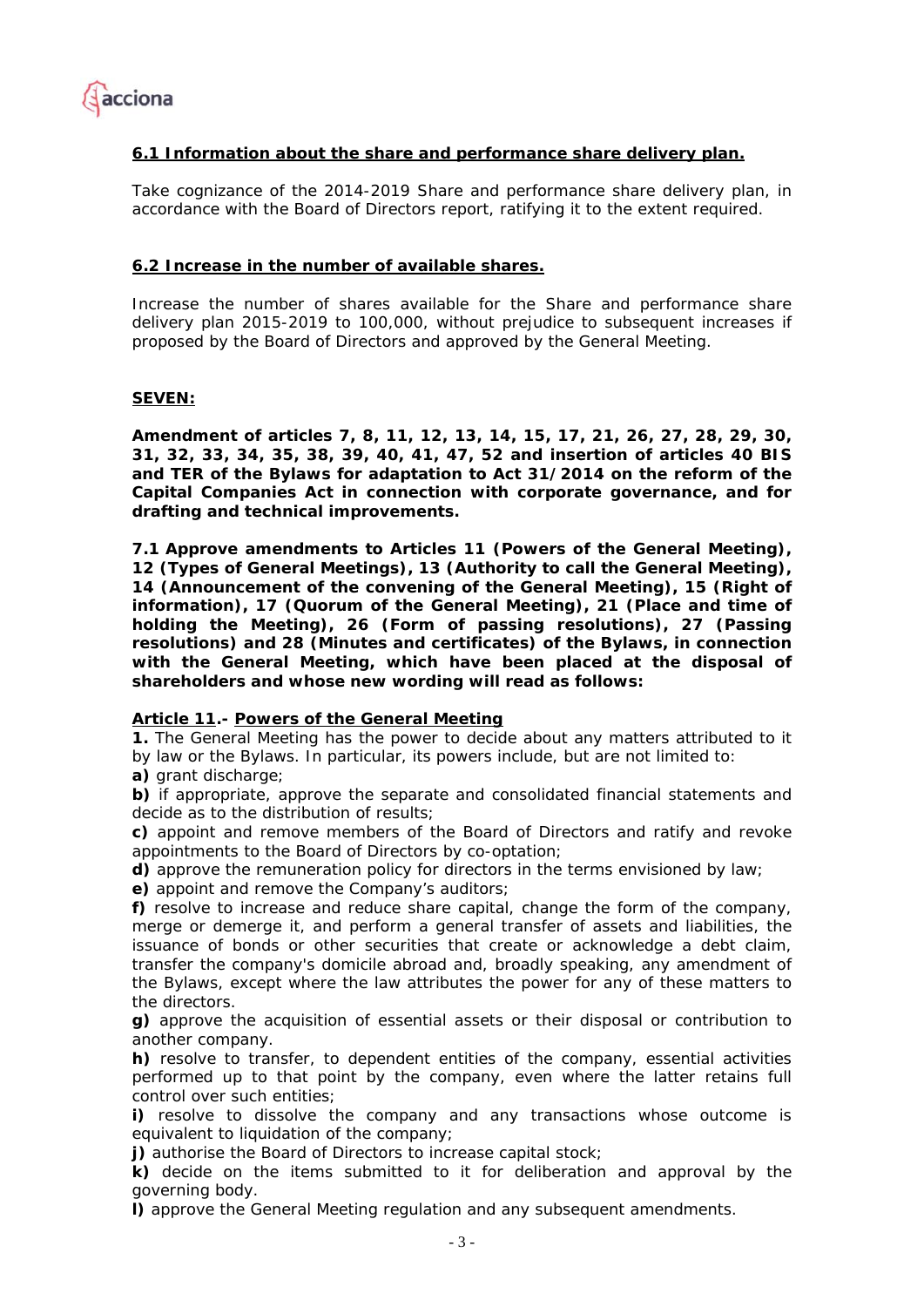

*For the purposes of sections g) and h), the asset or activity is presumed to be essential if the volume or the amount of the transaction exceeds 25% of the total value of the assets on the last balance sheet.* 

*The General Meeting may only delegate its powers to the Board of Directors in the cases established by the Act and in these Bylaws. The General Meeting may also empower the Board of Directors, in each specific instance, to determine whether or not the conditions to which the General Meeting has subjected the enforceability of a given resolution have been met.* 

## *Article 12.- Types of General Meetings*

*1. The General Meeting is the duly quorate assembly of a sufficient number of shareholders of the company. General Meetings may be ordinary or extraordinary.* 

*2. An Ordinary General Meeting must be held necessarily within the first six months of each calendar year, in order to grant discharge, approve the financial statements, and decide on the application of income, notwithstanding its power to deliberate and resolve on any other matter on the agenda.* 

*3. Any Meeting other than that described in the preceding paragraph will be deemed to be an Extraordinary General Meeting.* 

*4. General Meetings will be governed by the law, the Bylaws and a specific regulation which may contemplate all matters pertaining to the General Meeting. The regulation will be reported to the National Securities Market Commission and will be registered in the Mercantile Registry.* 

#### *Article 13.-Power to call General Meetings*

*1. The Board of Directors may call both ordinary and extraordinary General Meetings.* 

*2.The Board of Directors must call a General Meeting when:* 

*a. Requested by shareholders who own at least three per cent (3%) of share capital. Any such request must indicate the items of business to be transacted at the Meeting. A General Meeting must also be called within the two months following the date on which the request has been made before a notary public to the directors to call the meeting, in which case the Agenda must of necessity include the items of business to which the request referred.* 

*b. A tender offer for shares of the company has been made which has not received a favourable report from the Board of Directors.* 

*3. If the Ordinary General Meeting has not been called within the legal term, it can be called, at the request of any shareholder, by the Judge of the Commercial Court*  in the jurisdiction of the company's registered address, after first giving the *directors the opportunity to state their case.* 

*Likewise, an Extraordinary General Meeting must be called whenever so requested by the number of shareholders referred to in section 2.a) above, or pursuant to section 2.b).* 

#### *Article 14.- Announcement of the General Meeting*

*1. The General Meeting, whether ordinary or extraordinary, must be called by means of an announcement published at least one month before the scheduled date. The announcement must be disseminated using at least the following media:* 

*a) the Official Bulletin of the Mercantile Register, or one of the daily newspapers with the largest circulation in Spain.* 

*b) the website of the National Securities Market Commission (CNMV) website, and* 

*c) the company's website.* 

*2. The announcement must state the date of the meeting at first call and all of the items of business to be transacted, as well as any other information required by law. The notice of meeting may indicate the date of the Meeting at second call, as appropriate. There must be at least twenty-four hours between the first and second call dates.*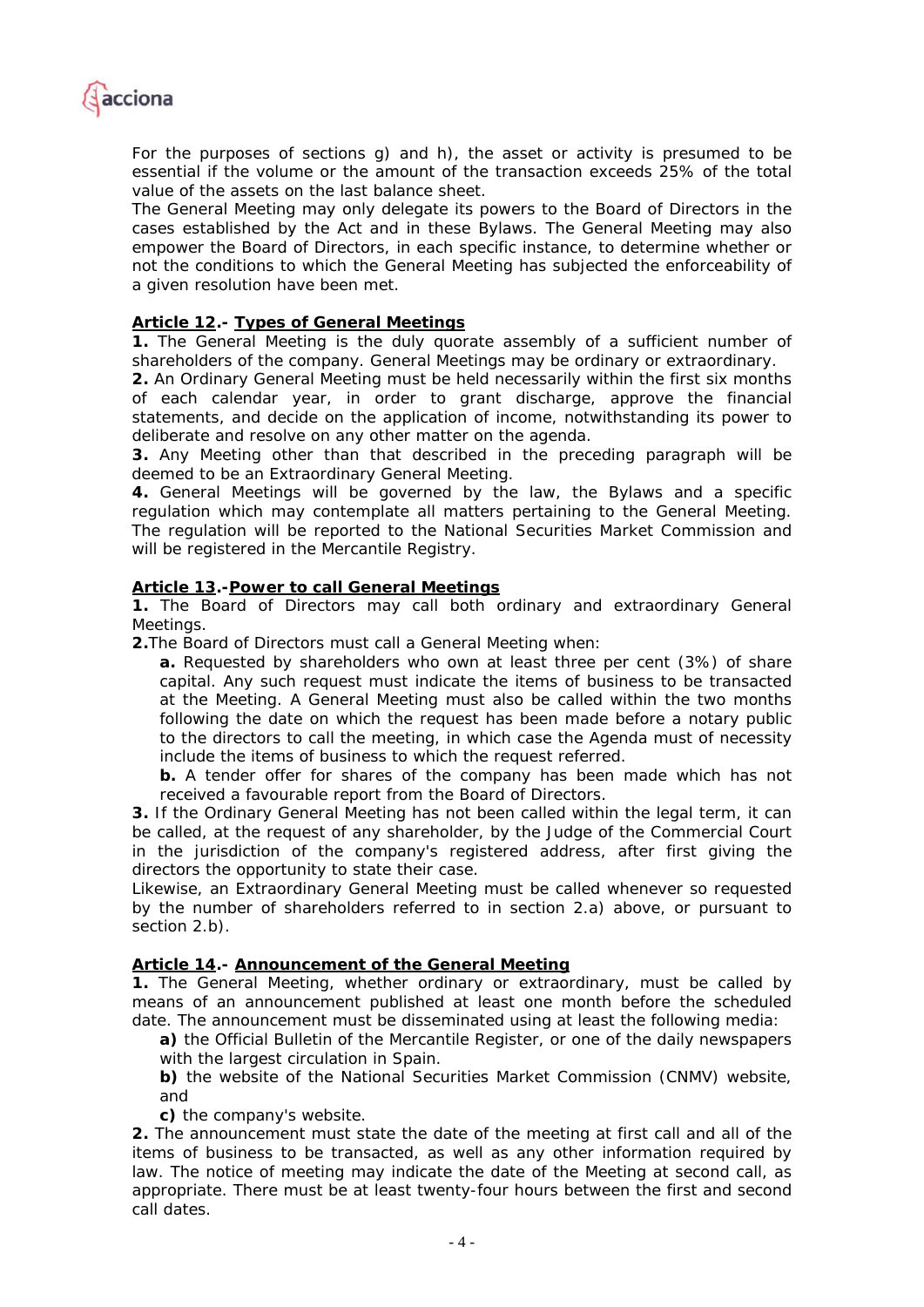

*3.For Ordinary General Meetings and any others provided for by law, the announcement must further include the mandatory disclosures about the right to examine at the registered office of the company, to consult on the Company website and to obtain, immediately and free of charge, the documents that must be submitted for approval at the meeting and any report(s) required by law.* 

*4.If the General Meeting is called to decide on any issue that requires a higher quorum in accordance with these Bylaws, the notice must state which items require the higher quorum for deliberation and voting.* 

*5.The announcement must be signed by a person with the power to certify Board of Directors' resolutions.* 

*6. Shareholders representing at least three per cent (3%) of share capital can request the publication of a supplement to the notice of an Ordinary General Meeting such as to add one or more items of business, provided that the new items of business are accompanied by a justification or a reasoned motion, as appropriate.* 

*The shareholders who wish to exercise that right must send such supplement by certifiable means and it must be received at the company's registered offices within five days from publication of the notice of meeting.* 

*The supplement to the meeting notice must be published at least fifteen days prior to the scheduled date of the General Meeting.* 

Failure to publish the supplement to the notice within the legally provided term *constitutes a cause for challenging the General Meeting.* 

*Shareholders representing at least three per cent (3%) of share capital, can, within the same term provided for in paragraph 2 of this section, submit reasoned motions concerning the items of business already included on, or which ought to be on, the Agenda of the meeting that has been called. The motions presented and any accompanying documentation will also be published on the company's website in accordance with the law.* 

*7. When the company offers the shareholders the effective option of voting via electronic means available to all shareholders, Extraordinary General Meetings may be called with advance notice of at least 15 days. The reduction in the deadline for the notice of meeting will require express adoption by the Ordinary General Meeting by at least two-thirds of subscribed capital with voting rights, and will be valid only until the date of the next meeting.* 

*8. The provisions of this article will be null and void if a legal provision imposes other requirements for General Meetings that transact specific matters, in which case the specific provisions must be observed.* 

#### *Article 15.- Right to information*

*1. As of the day of publication of the notice of a General Meeting and up to the fifth day before the scheduled date of the meeting at first call, shareholders can request, in writing, information or clarifications that they deem necessary, or can ask any questions they deem appropriate, about the items of business on the Agenda and*  about information available to the general public that has been provided by the *company to National Securities Market Commission (CNMV) since the last General Meeting, and about the auditor's report.* 

*2. During the course of a General Meeting, shareholders can verbally request the reports or clarifications that they deem appropriate about the items of business on the Agenda.* 

*3. The Directors must supply the requested information, except where it is unnecessary to safeguard the shareholder's rights or there are objective reasons to believe it may be used for purposes unrelated to the Company or that its disclosure might be detrimental to the company or to related companies. If the request is supported by shareholders representing at least one-quarter of share capital, the information may not be withheld.* 

*4. The information requested pursuant to the first paragraph will be provided in writing up until the day of the General Meeting. That which is requested at the*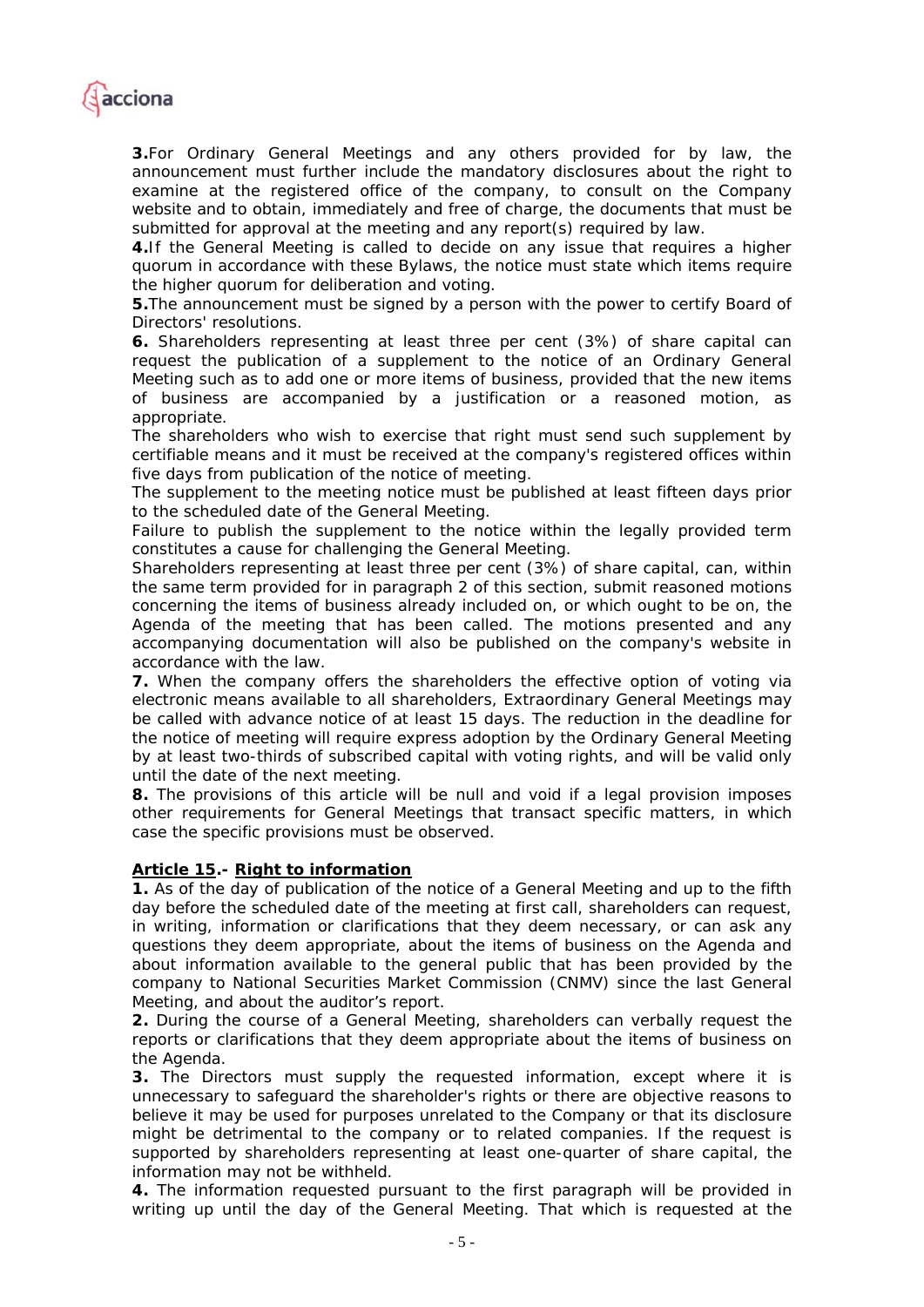

*General Meeting will be provided during the course of same or, where it proves impossible for the directors to honour the shareholder's right at that moment in time, it will be provided in writing within seven days from the end of the General Meeting.* 

*Valid requests for information and clarifications, and questions made in writing and the answers given in writing by the directors, will be posted on the company's website.* 

*5.The company will have a corporate website, the address of which is www.acciona.es, where it will post and make available to shareholders and investors the relevant documents and information required by law at any given time.* 

*The Board of Directors can resolve to amend, remove or transfer the website under the terms established by law.* 

## *Article 17.- Quorum of the General Meeting*

*1. The General Meeting, whether ordinary or extraordinary, will be deemed quorate at first call when the shareholders present or represented by proxy own at least twenty-five per cent (25%) of the subscribed voting capital. At second call, the Meeting will be quorate regardless of the percentage of capital in attendance.* 

*2. Notwithstanding the above:* 

*(i) The General Meeting requires a quorum of sixty-seven per cent (67%) of subscribed voting capital at first call, or sixty-two per cent (62%) at second call, in order to decide on any of the following matters:* 

*a) Amendments to the Bylaws, apart from the change of registered office, capital*  increases, broadening of the corporate purpose, and capital reductions, where *required by law.* 

*b) Change of corporate form, merger, demerger, liquidation or dissolution of the company, except in the event that the dissolution is obligatory in accordance with the law.* 

*(ii) With regard to a change in registered office, capital increase, broadening of the corporate purpose, overriding or limiting the pre-emptive subscription right, issuance of debentures or bonds, when the General Meeting is empowered to do so, the issuance of warrants or options (alone or linked to debentures) and of*  preference shares, and a capital reduction, where required by law, the General *Meeting will be quorate at first call when sixty-seven per cent (67%) of the subscribed voting capital is in attendance and, at second call, when fifty per cent (50%) of the subscribed voting capital is in attendance.* 

*The same percentages as are established in the preceding paragraph will apply when, in the cases of a capital increase or the issuance of debentures, bonds,*  warrants or preference shares, the General Meeting grants authorisation to or *delegates the power to pass such resolutions to the Board of Directors.* 

*3. If the quorum reached is sufficient to decide on certain items on the Agenda but not on others, the General Meeting will deliberate and resolve solely on those matters for which there is a sufficient quorum.* 

*4. Any absences that arise once the General Meeting has been declared quorate will not affect the quorum.* 

#### *Article 21.- Place and time of the Meeting. Adjournments*

*1. The General Meetings will be held in the municipality where the company has its*  registered office, and it is the function of the Board of Directors, on the occasion of each notice of meeting, to decide within these parameters on the exact venue of *the meeting. If the venue of the meeting is not indicated in the notice of meeting, it will be understood that the Meeting is to be held at the registered office.* 

*2. A General Meeting may resolve to be extended over one or several consecutive days, at the proposal of the Board of Directors or of a number of shareholders representing at least one-quarter of the share capital in attendance. Regardless of*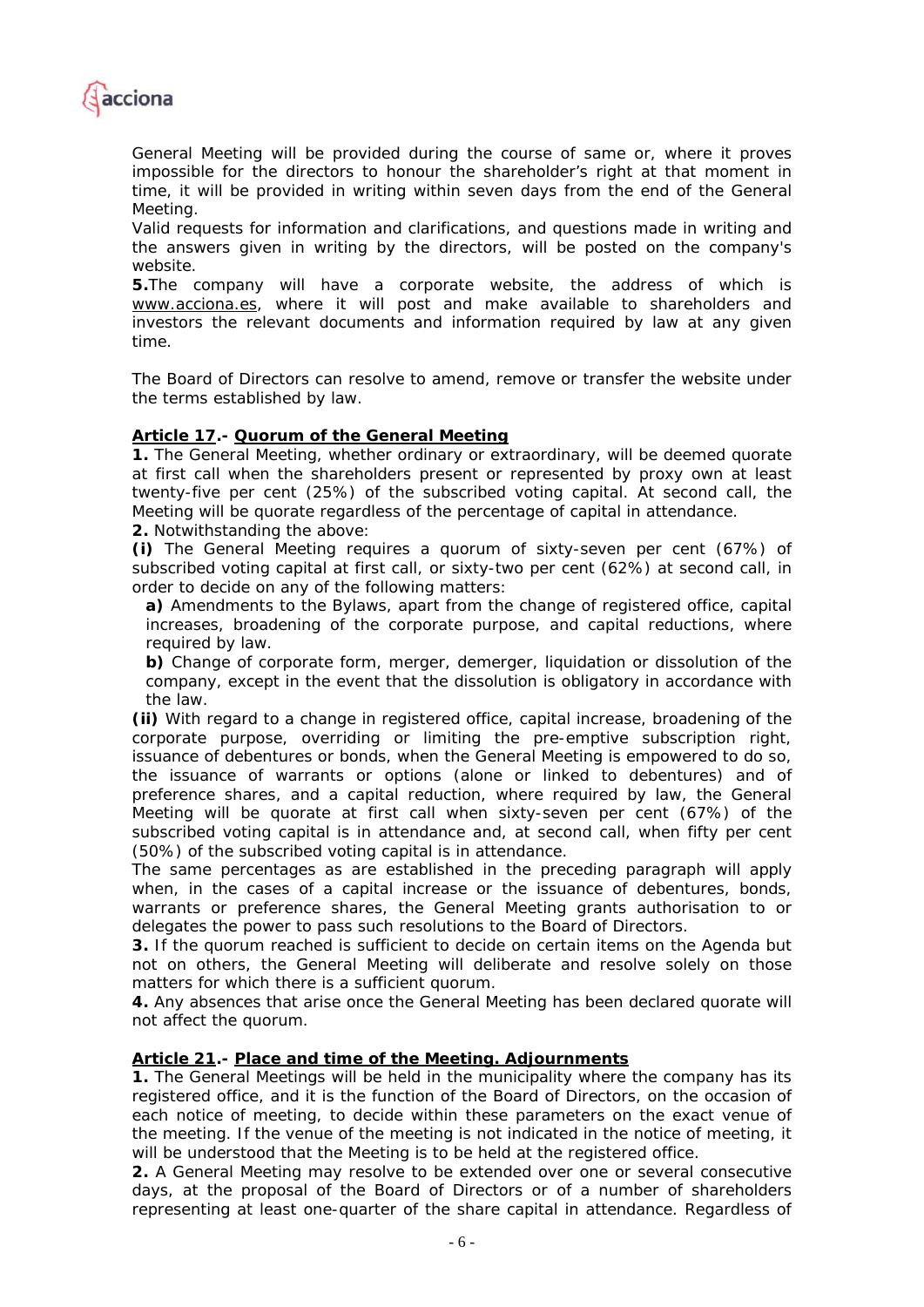

*the number of sessions in which the General Meeting is held, it will be considered to be a single Meeting and one set of Minutes will be drafted for all the sessions.* 

#### *Article 26.- Form of passing resolutions*

*1. Each item of the Agenda will be put to the vote separately, in the manner decided by the Chairperson, by either roll call vote or secret ballot.* 

*2. In any case, even if they are on the same item of the agenda, topics which are substantially independent will be voted on separately, specifically proposals concerning the appointment, ratification, re-appointment or removal of each director and, in the case of modifications to these Bylaws, each article or group of articles that are substantially independent, for example, a chapter dealing with homogeneous matter, or a set of articles regulating the same matter or several interdependent provisions will be voted on separately.* 

*3.The Chairman of the Meeting is responsible for ordering the voting procedure and its form, and may be assisted for that purpose by two or more scrutineers freely designated by him.* 

#### *Article 27.- Passing resolutions*

*1. Every share has one vote.* 

*2. Resolutions will be passed by ordinary majority of the votes corresponding to the shares with voting rights present or represented, and will be deemed to have been*  adopted when more votes of the capital present or represented when the General *Meeting is declared quorate are in favour than against.* 

*For the valid adoption of the motions referred to in article 17.2 of these Bylaws, the motion must be adopted by absolute majority of the voting rights in attendance, whether present or by proxy.* 

*Shareholders may not exercise the right to vote corresponding to their shares in the case of a motion that frees them from an obligation or grants them a right, provides them with any type of financial assistance, including the provision of guarantees in their favour, or dispenses with the obligations arising from the duty of loyalty.* 

*The shares of a shareholder in any of the conflicts of interest detailed in the*  paragraph above will be deducted from the share capital to calculate the majority of *votes required in each case.* 

*3. Once a matter has been put to the vote, the Chairman will announce the result, declaring that the resolution has been validly passed, if that is the case.* 

#### *Article 28.- Minutes and certificates*

**1.** The minutes of the General Meeting will be drawn up by the Secretary, and will *be approved by the Meeting upon conclusion or, within fifteen days, by the Chairman and two meeting officers, one representing the majority and the other representing the minority, as decided by the Chairman in light of the manner in which business was transacted. Once approved, the Minutes will be signed by the Secretary and countersigned by the Chairman. All the foregoing is notwithstanding the provisions of current regulations in the event that a notary public is engaged to attend and minute the meeting.* 

*2. The Secretary of the company or, as the case may, be the Vice-Secretary, will issue certificates of the resolutions passed by the General Meeting. Any shareholder or their proxy at a General Meeting is entitled to request a certificate of the resolutions passed.* 

**7.2 Approve amendments to Articles 29 (Structure of the governing body), 30 (Subjective conditions), 31 (Remuneration and duration of position), 32 (Duties of Directors), 33 (Posts on the Board of Directors), 34 (Convening the Board of Directors), 35 (Quorum of Board meetings. Representation), 38 (Minutes and certificates), 39 (Delegation of faculties), 40 (Committees of the Board of Directors), 41 (Management faculties) and the insertion of**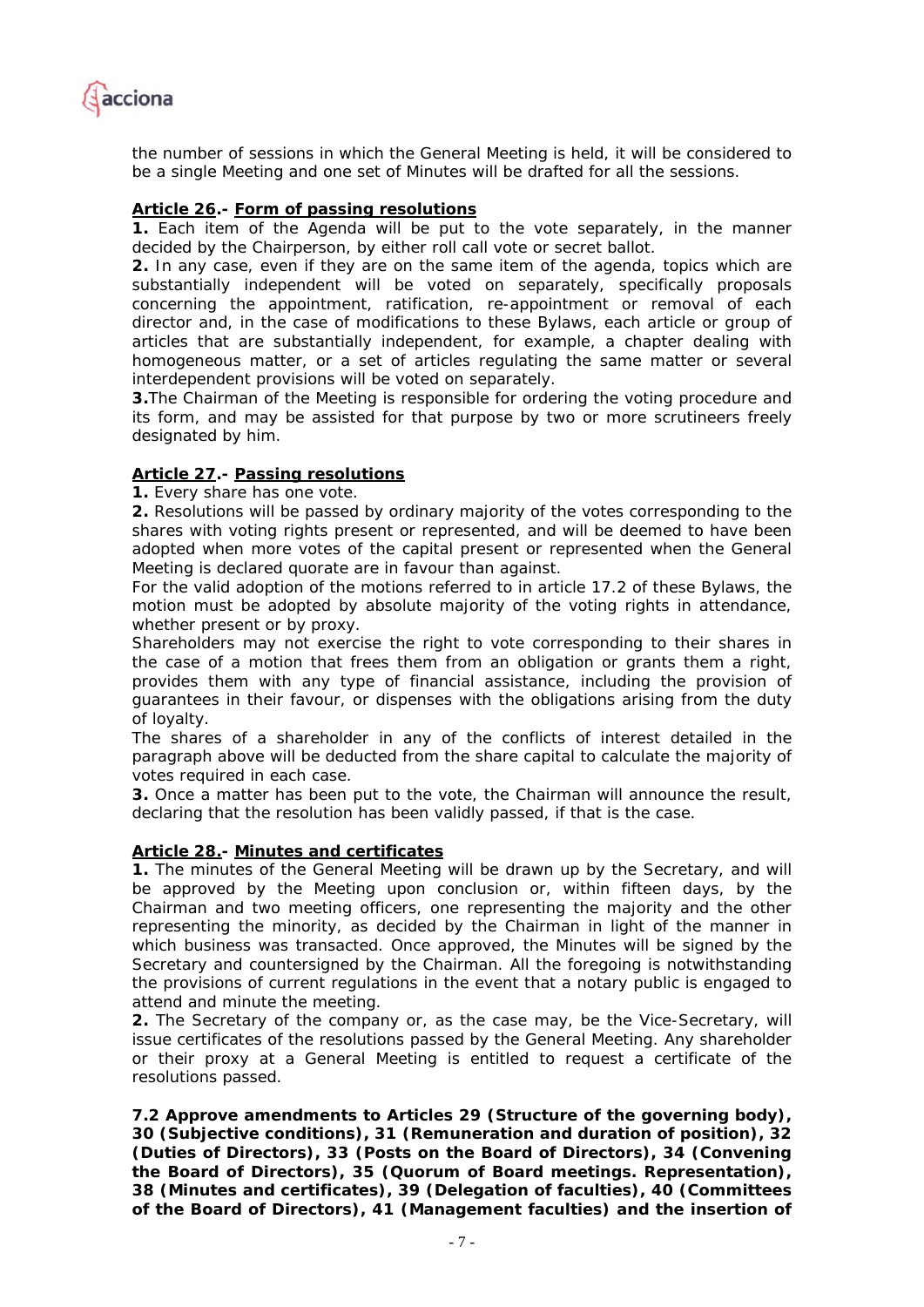

**articles 40 bis (Functions of the Audit Committee) y 40 ter (Functions of the Appointments and Remuneration Committee) of the Bylaws, relating to the Board of Directors and its committees, which have been placed at the disposal of shareholders, and whose new wording will be as follows:** 

## *Article 29.- Structure of the governing body*

*1. The company will be managed by a Board of Directors, made up of a minimum of three and a maximum of eighteen members.* 

*2.The General Meeting is responsible for determining the number of members of the Board, for which purpose it may establish that number by virtue of an express resolution or, indirectly, by filling vacancies or appointing new Directors within the maximum established in the preceding section.* 

*3. In exercising its powers to propose appointments to the General Meeting and to co-opt to fill vacancies, the Board of Directors must strive to ensure that proprietary and independent directors represent an ample majority of the Board of Directors while the number of executive directors should be as small as is practical, bearing in mind the complexity of the corporate group and the executive directors' percentage of ownership.* 

*The provisions of the previous paragraph do not affect the sovereignty of the General Meeting nor do they undermine the proportional system, which will be compulsory whenever there is a grouping of shares as envisaged in the law.* 

*Directors will be classified as proprietary, independent, executive, or other external, in accordance with the law.* 

*4. The Board of Directors will be governed by the provisions established in the Act, these Bylaws and a regulation setting out the rules of procedure, which will be approved by the Board and reported to the General Meeting. The Regulation will be*  reported to the National Securities Market Commission and registered in the *Mercantile Registry.* 

#### *Article 30.- Conditions for directors*

*1. In order to be appointed a director, it is not necessary to be a shareholder.* 

*2. If vacancies arise during the term for which directors were appointed, the Board of Directors may designate persons to fill such vacancies until the next General Meeting is held. If a vacancy arises once the General Meeting is called and before it is held, the Board of Directors may appoint a director until the next General Meeting is held.* 

*3. The appointment of directors will come into effect upon acceptance and must be submitted to the Mercantile Registry for registration within ten days following the date of such acceptance, indicating their full names and that they are of legal age, if they are natural persons, or the registered name, if they are legal persons and, in both cases, the address and nationality and category of director.* 

## *Article 31. – Term and remuneration*

*1. Directors will have a term of three years, and may be re-appointed one or more times.* 

*2. Directors' remuneration will consist of a fixed annual amount for belonging to the Board of Directors and any committees of which the director is a member. The total remuneration payable by the Company to the directors as a whole for belonging to the Board of Directors and its committees will be the amount determined for this purpose by the General Meeting, and it will remain in force until amended; nevertheless, the Board of Directors may reduce that amount in any given year if it sees fit.* 

*The Board of Directors is responsible for determining the exact remuneration within this limit and its distribution among the directors, having consideration for the functions and responsibilities of each director, whether they belong to Board committees, and other objective circumstances that it considers to be relevant.*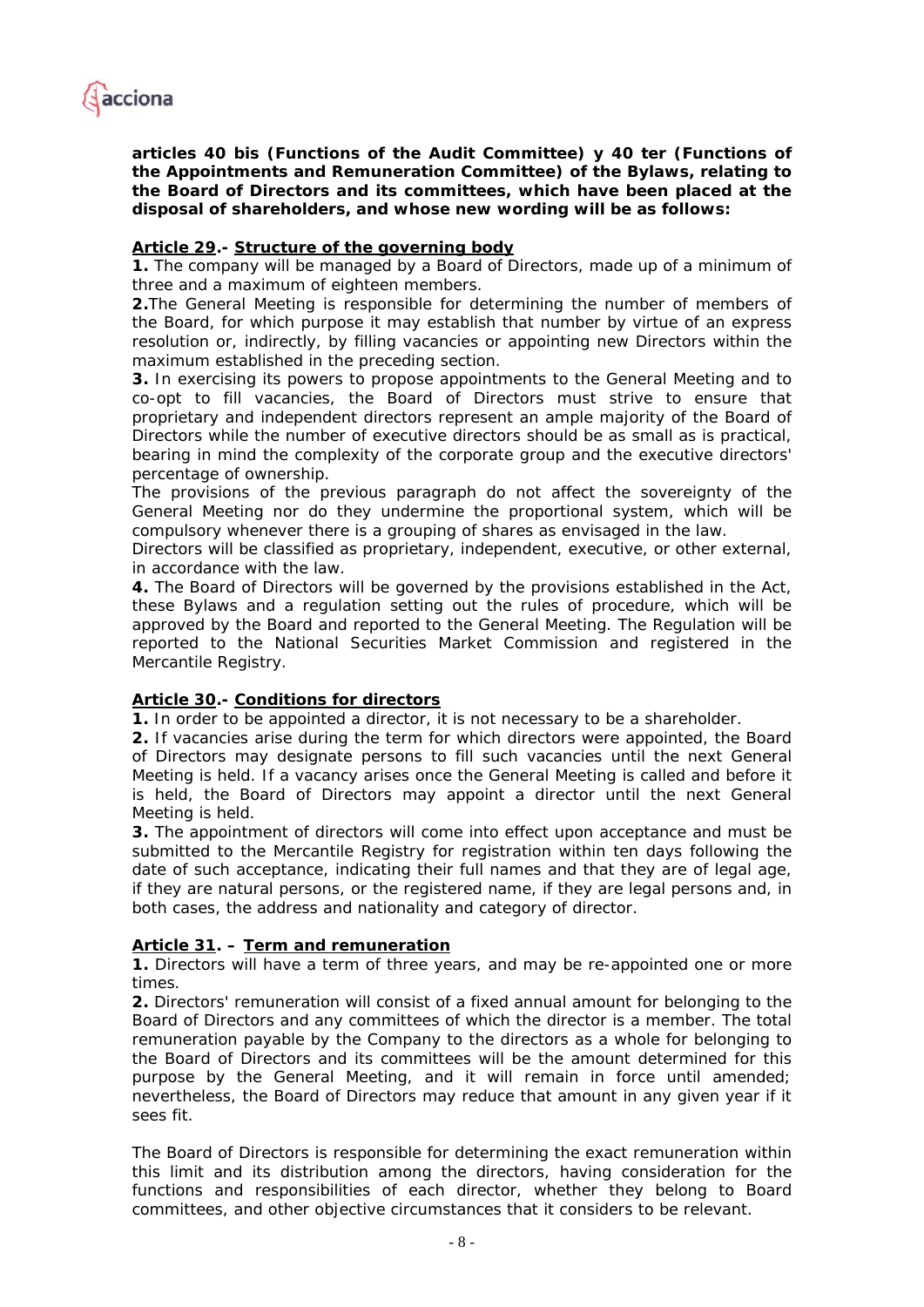

*3. Regardless of the provisions of the preceding paragraph, the remuneration for belonging to the Board of Directors will be compatible with any other remuneration (fixed salaries; variable remuneration tied to business, corporate and/or personal objectives; indemnities paid to the director for termination due to causes other than breach of duty; pension and insurance plans; deferred compensation) to which the director may be entitled, subject to a proposal by the Appointments and Remuneration Committee and a decision by the Board of Directors, for performing other functions in the company, whether related to senior management or otherwise, other than the collective supervision and decision-making functions that are inherent to the position of Board member.* 

*4. Subject to a decision by the General Meeting with the scope required by law, executive directors may also be paid in the form of shares or stock options or by any other remuneration system referenced to the share price.* 

*5. The company will have a Director Remuneration Policy that conforms to the remuneration system envisaged in these Bylaws and which must be approved by the General Meeting, at least every three years, as a separate item on the agenda. Any amendment or replacement of the Remuneration Policy will require prior approval by the General Meeting.* 

*Any remuneration received by directors for discharging their duties or for termination of their position, or for performing executive functions, except that expressly approved by the General Meeting, must be in coherence with the Remuneration Policy in force at any given time.* 

*6. The company may arrange third-party liability insurance for its directors in the usual conditions, commensurate with the company's circumstances.* 

#### *Article 32.- Duties of Directors*

*In the course of carrying out his duties, the director must act diligently as an orderly businessman and loyal representative, acting in good faith and in the best*  interests of the company. The duty of loyalty requires that he put the interests of *the company before his own, and specifically, that he adhere to the rules set out in the applicable regulations* 

*The Board Regulation will elaborate upon the specific obligations of directors,*  derived from the duties of diligence and loyalty in accordance with the law. To that end, it will pay particular attention to conflicts of interest, and may set out *procedures and requirements for authorisation or exemption under the provisions of the applicable regulations. The authorisation must be approved by the Meeting when the objective is to grant exemption from a ban on obtaining an advantage or remuneration from third parties, from a non-compete clause with the company or for a transaction whose value exceeds ten per cent of the company's assets.* 

#### *Article 33.- Officers of the Board of Directors*

*1. Following a report from the Appointments and Remuneration Committee, the Board of Directors will appoint its Chairman and, optionally, one or more Vice-Chairmen. In the event of several Vice-Chairmen, each Vice-Chair will be numbered. The number will determine the order of precedence in which the Vice-Chairmen will stand in for the Chairman in cases of absence, incapacity or vacancy.* 

*The position of Chairman of the Board of Directors may be held by an executive director. The appointment of the Chairman will require a favourable vote of twothirds of the members of the Board of Directors.* 

*2. Following a report by the Appointments and Remuneration Committee, the Board of Directors will designate a Secretary and, optionally, a Vice-Secretary, neither of whom needs be a director, in which case they will be entitled to speak but not vote at Board meetings. The Vice-Secretary will stand in for the Secretary in cases of absence, incapacity or vacancy.* 

*3. In the event that no Vice-Chairman has been appointed or where the Vice-*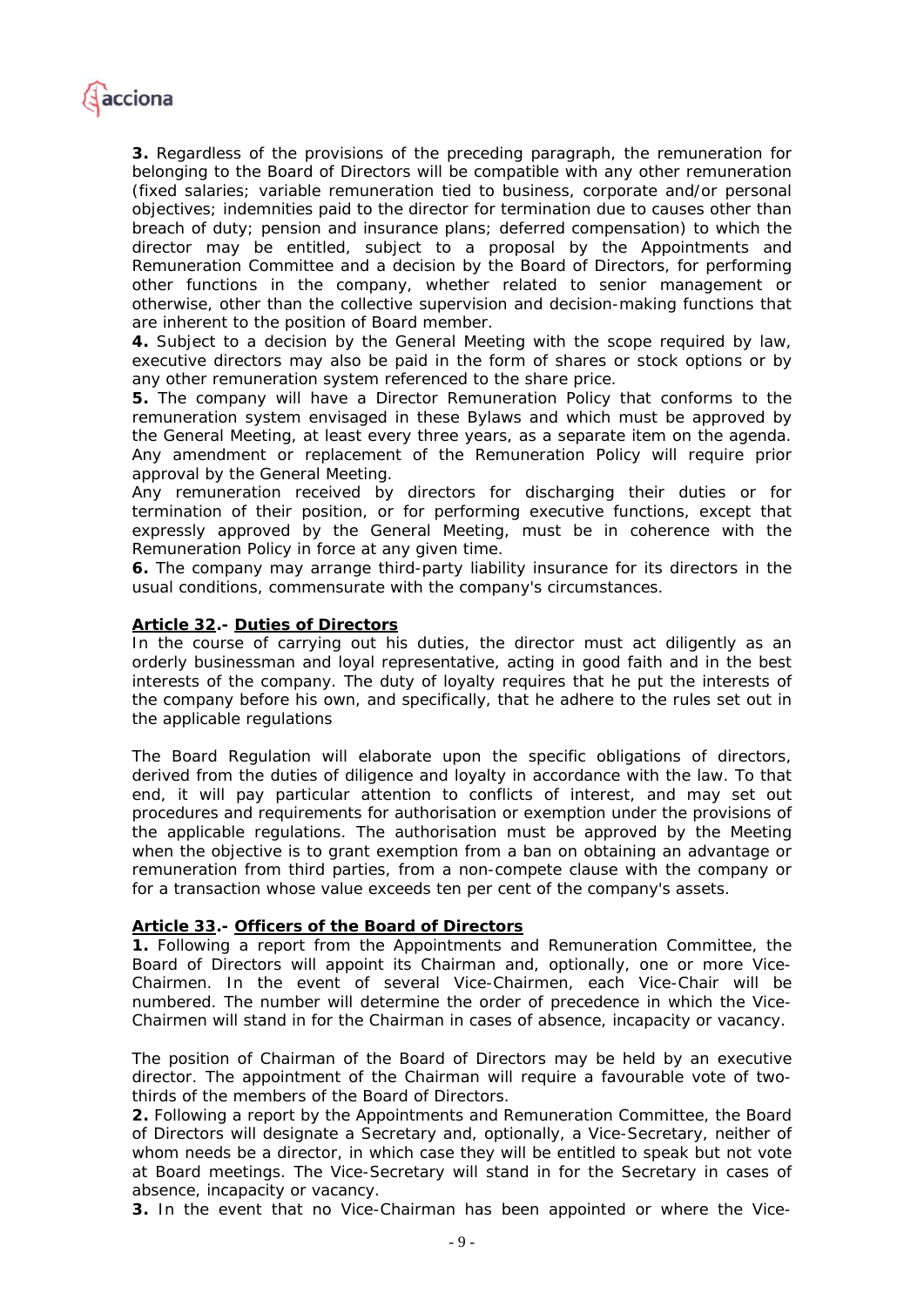

*Chairmen are unable to perform the respective functions, the Lead Director will stand in for the Chairman.* 

*4. Where the Chairman is an executive director, the Board of Directors, with the abstention of the executive directors, must appoint, from among the independent directors, a Lead Director, who will be especially empowered to give notice of meetings of the Board of Directors, add items to the meeting agenda, coordinate and meet with the non-executive directors, and direct any regular assessment of the Chairman of the Board of Directors.* 

#### *Article 34.- Convening the Board of Directors*

*1. The Board of Directors will be convened by the Chairman, or in his absence, incapacity or vacancy, by the Vice-Chairman, whenever the latter deems it necessary or advisable, and at least once per quarter. The Board must always be convened when requested by a Vice-Chairman, the Lead Director, a Managing Director or one-third of the members of the Board. In the event that one month has elapsed since the reception of a request for a Board meeting without the Chairman having convened one, for no just cause, the Board meeting can be convened by those who originally requested it, indicating the agenda of the meeting, which will be held in the municipality where the registered office is located.* 

**2.** It will not be necessary to indicate the agenda of the meeting when giving *notice.* 

*3. The Chairman, or whoever is acting as Chairman in accordance with the law, these Bylaws and the Board of Directors Regulation, will be empowered to decide on all matters relating to the date, form of giving notice, and holding of Board meetings.* 

*4. The Board of Directors will be deemed to have been validly convened without*  any need for prior notice if, all of its members or their representatives being *present, they unanimously agree to hold a Board meeting.* 

#### *Article 35.- Quorum of Board meetings. Representation*

*1. Meetings of the Board of Directors will be quorate to deliberate and resolve on*  any matter when more than half of the Board members established by the General *Meeting are present or represented at the meeting, even if that number is not covered in full or if vacancies have arisen subsequently.* 

*2. The members of the Board of Directors may be represented only by another Board member. Non-executive directors may only be represented by another nonexecutive director.* 

*3. Representation must be conferred through any written means addressed to the Chairman and specifically for each meeting.* 

#### *Article 38.- Minutes and certificates*

*1. The minutes of the Board of Directors' meeting will be drawn up by the Secretary, or in his absence, by the Vice-Secretary. If both the Secretary and Deputy Secretary are absent, the minutes will be taken by the person designated as Secretary by those present at the meeting.* 

*2. Once approved, the minutes will be signed by the Secretary and countersigned by the Chairman.* 

*3. The Secretary or, as the case may be, the Vice-Secretary, will issue certificates of the resolutions passed by Board of Directors, countersigned by the Chairman or Vice-Chairman, as the case may be. To facilitate the execution of motions and, where appropriate, their expression in public instruments, the minutes may be approved partially, each section containing one or more resolutions.* 

#### *Article 39.- Delegation of faculties*

*1. The Board of Directors may delegate, on a permanent basis, some or all of its*  faculties to an executive committee or to one or more Managing Directors, and *determine the members of the Board who are to hold such delegated posts.*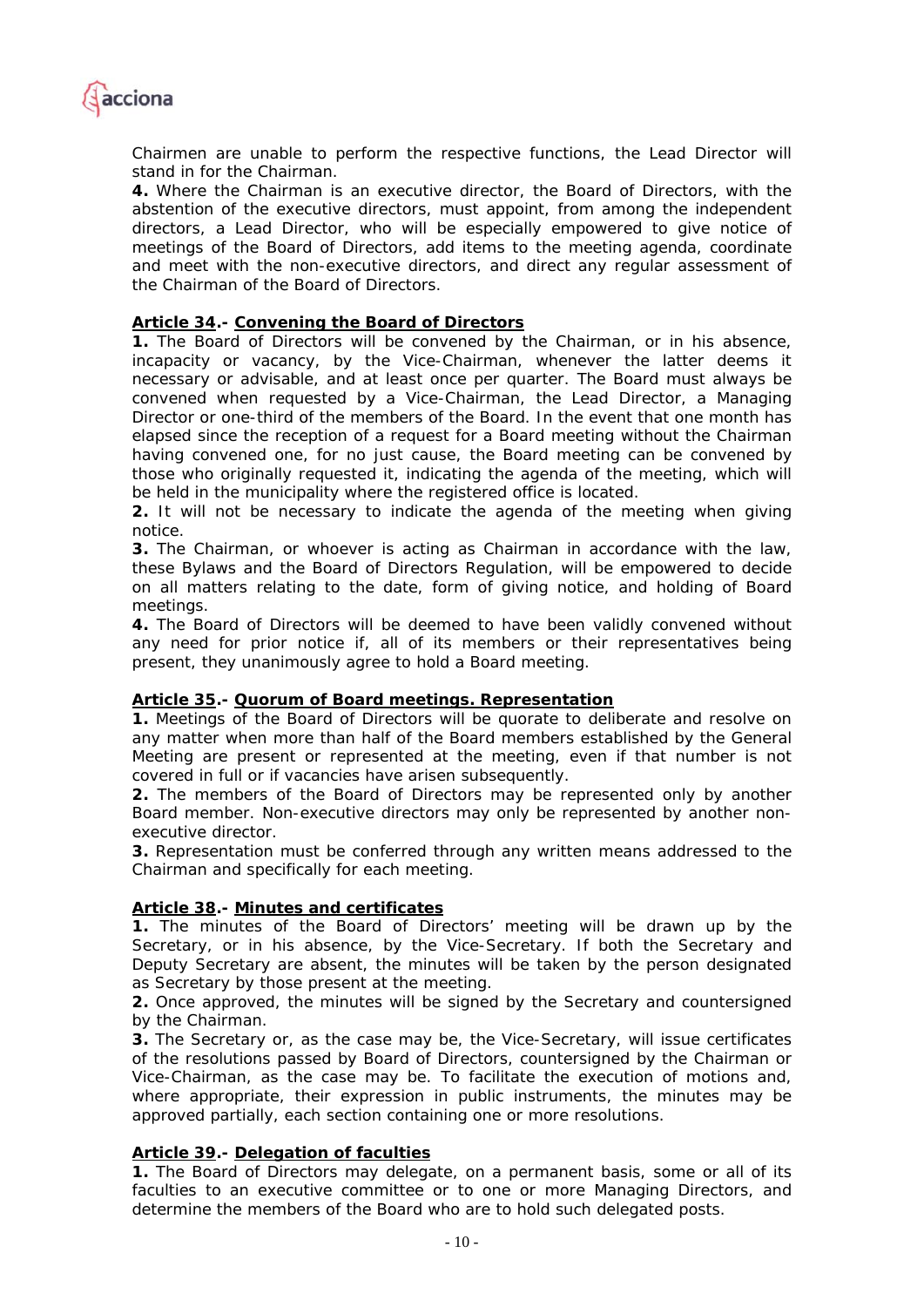

*2.The delegation of faculties on a permanent basis and the determination of the Board members who are to hold such posts will require, in order to be valid, a vote in favour by two-thirds of the number of Board members established by the General Meeting for the composition of this body, even if that number has not been covered*  in full or if vacancies have arisen subsequently, and will not take effect until *registered in the Mercantile Registry.* 

*The Board of Directors regulation will establish the composition and determine the rules of procedure of the executive committee, where one is established.* 

*3. Under no circumstances may the powers classified by law as nondelegable be delegated, or those that the General Meeting delegated to the Board of Directors, except where expressly authorized by the General Meeting.* 

*4. Notwithstanding the delegation, the Board of Directors will retain the delegated faculties.* 

*5. The Board of Directors, the executive committee and directors to whom faculties have been delegated may appoint and revoke proxies.* 

#### *Article 40.- Committees of the Board of Directors.*

*1. The Board of Directors may, in order to better carry out its functions, create the committees it considers necessary to assist it in matters of its competence.* 

*2. In any event, there will be an Audit and Control Committee, or two separate committees, for Appointments and Remuneration, with the composition and functions established by law, these Bylaws and the Board of Directors regulation.* 

*The Audit and Appointments and Remuneration Committees will each be comprised of at least three and at most five directors. Committee members must be nonexecutive directors and at least two must be independent directors.* 

*3. The Board of Directors will designate a Chairman of each committee, who, in the case of the Audit and Appointments and Remuneration Committees, must be an independent director.* 

*4. The Audit and Appointments and Remuneration Committees will meet periodically, when convened by their respective Chairmen and whenever the Board or the Board Chairman requests, in the cases envisaged in regulations, and when it is deemed appropriate for the performance of their functions.* 

*The Board of Directors may elaborate upon and complete the rules in connection with Board committees, in accordance with the provisions of the Bylaws and the*  law. However, until the Board of Directors determines or regulates the functioning *of its committees, they will be governed by the provisions of these Bylaws that*  apply to the Board of Directors, except where incompatible with the nature and *function of the respective committee.* 

*5. Committee minutes must be made available to all members of the Board of Directors.* 

#### *Article 41.- Management faculties*

*1. The Board of Directors has the broadest powers to manage the company and, except in matters reserved for the General Meeting, it is the highest decisionmaking body of the company.* 

*2. At any rate, the Board will have, on an nondelegable basis, the powers reserved for it directly by law and those that are necessary for responsibly exercising its general supervisory role.* 

*3. The following nondelegable functions are reserved for the Board of Directors directly:* 

- *a) Supervising the effective functioning of any committees that have been created and the performance of the delegated bodies and executives it has appointed.*
- *b) Establishing the general policies and strategies of the company.*
- *c) Authorising or waiving the obligations deriving from the duty of loyalty, in accordance with the law.*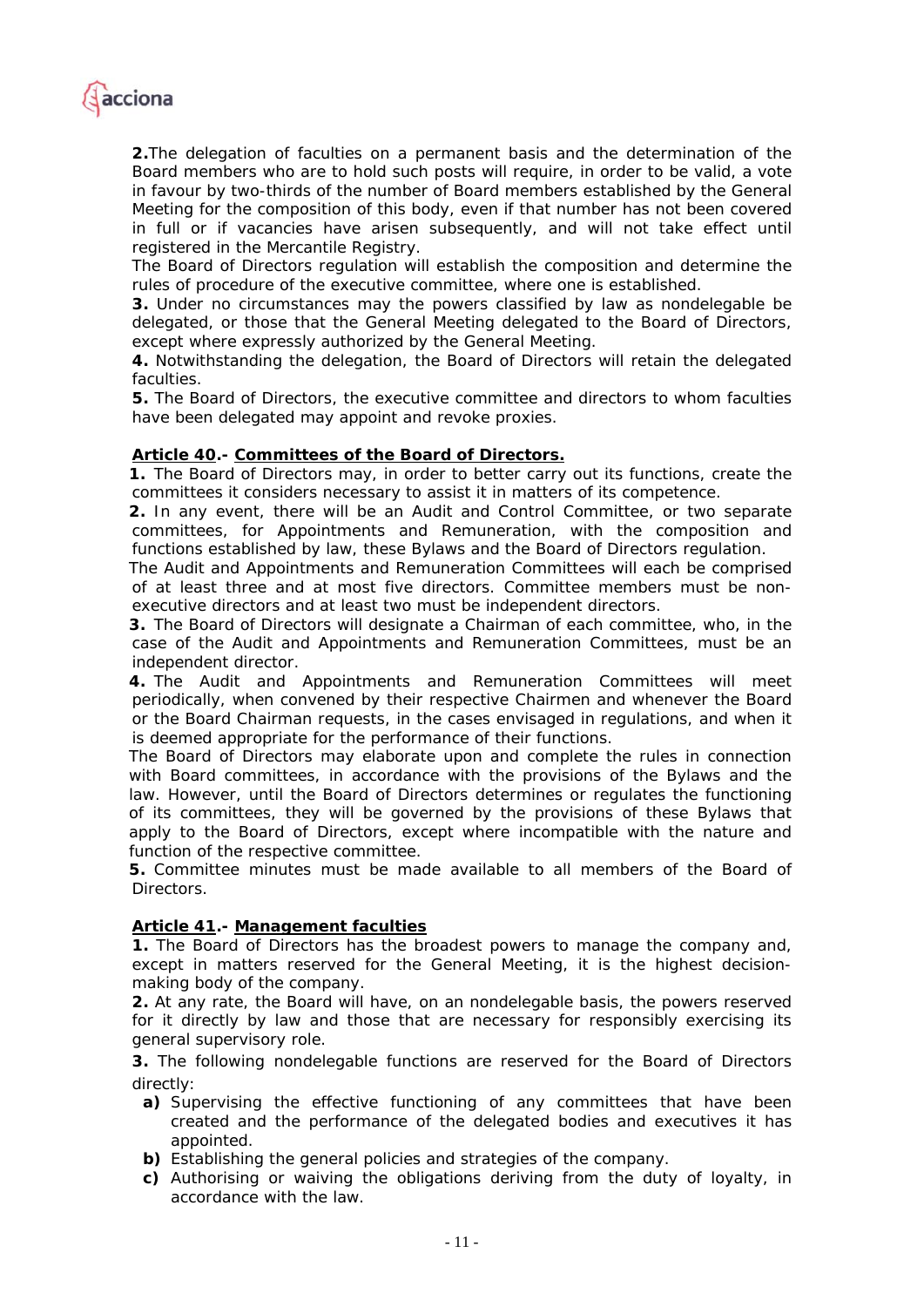

- *d) Its own organisation and functioning.*
- *e) Authorising the Financial Statements and presenting them to the General Meeting.*
- *f) Drawing up any report required by law of the Board of Directors provided that the transaction referred to in the report cannot be delegated.*
- *g) Appointing and removing Managing Directors of the company, and establishing the conditions of their contract.*
- *h) Appointing and removing executives who report directly to the Board or to any of its members, and establishing the basic conditions of their contracts, including remuneration.*
- *i) Decisions related to director remuneration, within the framework of the Bylaws*  and, where appropriate, to the remuneration policy approved by the General *Meeting.*
- *j) Giving notice of the General Meeting and drafting the agenda and motions.*
- *k) The policy related to own shares.*
- *l) The powers vested in the Board of Directors by the General Meeting, except where it was expressly authorised to subdelegate them.*
- *m) Approving the strategic or business plan, management objectives and annual budgets and the policies relating to investment and funding, corporate social responsibility and dividends.*
- *n) Establishing risk control and management policies, including tax policies, and supervising internal reporting and control systems.*
- *o) Determining the corporate governance policy of the company and the group of which it is the controlling entity; their organisation and functioning and, in particular, approving and amending its own regulation.*
- *p) Approving the financial information that the company must disclose by virtue of being listed.*
- *q)* Designing the structure of the corporate group of which it is the controlling *entity.*
- *r) Approving the investments or operations considered to be strategic or to entail special tax risks by virtue of their amount or special characteristics, unless their approval corresponds to the General Meeting.*
- *s) Approving the creation of, or acquisition of shares in, special purpose vehicles or entities resident in countries or territories designated as tax havens, and any other transactions or operations of a comparable nature which, because of their complexity, might impair the transparency of the company and its group.*
- *t) Approving transactions performed by the company or the companies in its group with directors, following a report from the Audit Committee, as provided by law, or with shareholders who, individually or in concert with others, hold a significant stake, including shareholders represented on the Board of Directors of the company or of other companies in the group or with the related parties of any of them. The directors involved or who represent or are linked to the shareholders involved must abstain from participating in the debate or vote on such matters. The Board of Directors Regulation will regulate, in accordance with the law, those transactions for which this approval is not required.*
- *u) Determining the company's tax strategy.*

*4. Where permitted by law, in duly justified circumstances of urgency, decisions in connection with the matters listed above may be adopted by the delegated bodies or persons, and must be ratified at the first Board of Directors meeting held after the adoption of the decision.* 

#### *Article 40 bis.- Functions of the Audit Committee.*

*The Audit Committee will have the following competences, notwithstanding any others that are attributed to it by law, these Bylaws or the Board Regulations or are entrusted to it by the Board of Directors:* 

*a) Informing the General Meeting about the matters raised by shareholders within the scope of its functions.*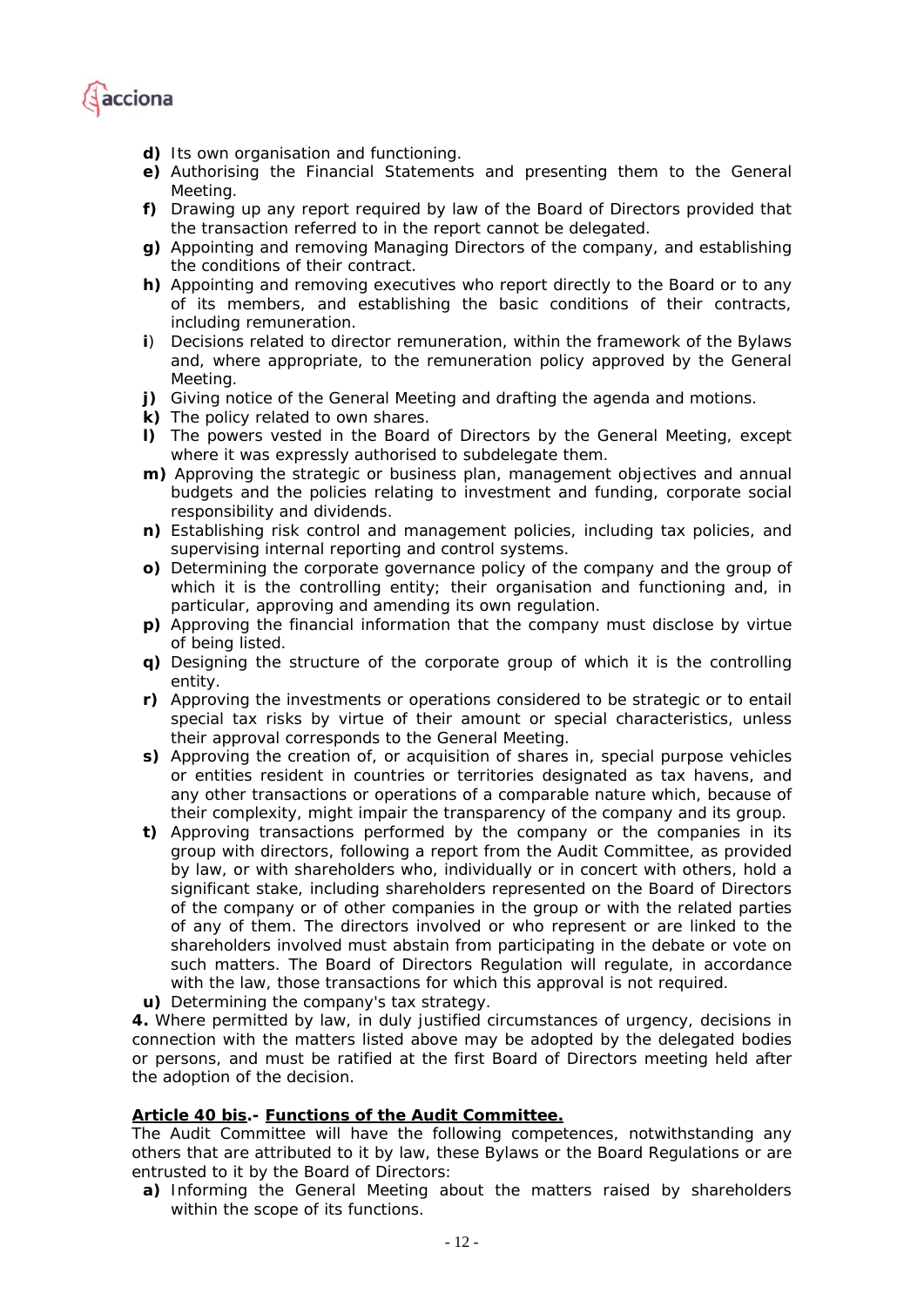

- *b) Proposing to the Board of Directors, for submission to the General Meeting, the selection and appointment of the external auditors, and their contract conditions, the scope of their professional mandate and the revocation or extension of the mandate.*
- *c) Supervising the efficacy of the company's internal control, the internal audit services and the risk management systems, including those related to taxes, and discussing with the external auditors any significant weaknesses in the internal control system that is detected in the course of the audit.*
- *d) Supervising the process of drawing up and presenting regulated financial information, overseeing compliance with legal requirements and the correct application of generally accepted accounting principles.*
- *e) Liaising with the external auditors in order to receive information on any matters that may jeopardise their independence and any other matters related to the specific conduct of the audit, and other communications established in the legislation on auditing and technical standards for audits. In any case, it must receive written confirmation each year from the external auditors of their independence with respect to the Company or companies related to it directly or indirectly, and information on the additional services of any kind provided to such companies by the auditors or by persons or entities related to them, in accordance with the provisions of auditing legislation and other applicable provisions.*
- *f) Issuing each year, prior to the issue of the auditors' report, a report in which it expresses an opinion on the independence of the external auditors. This report must include, in any case, an assessment of the provision of additional services other than the statutory audit, as referred to the preceding paragraph, taken individually and as a whole, in connection with the rules on auditor independence or the legislation on audits.*
- *g) Informing the Board of Directors, beforehand, on: (i) the financial information that the Company must disclose periodically;(ii) the creation of, or acquisition of stakes in, special purpose vehicles or undertakings domiciled in countries or territories designated as tax havens; and (iii) transactions with related parties.*

#### *Article 40 ter.- Functions of the Appointments and/or Remuneration Committee.*

*The Appointments and Remuneration Committee will have the following competences, notwithstanding any others that are attributed to it by law, these Bylaws or the Board Regulations or are entrusted to it by the Board of Directors:* 

- *a) Checking that the members of the Board of Directors possess the necessary competency, knowledge and experience; To this end, it will define the roles and capabilities required of the candidates to fill each vacancy, deciding the time and dedication necessary for them to perform their duties effectively.*
- *b) Establishing a target for representation of the gender that is less represented on the Board of Directors and drawing up guidelines on how to achieve that target.*
- *c) Making proposals to the Board of Directors as to the appointment of independent directors, for co-optation or for remittal to the General Meeting, and as to the re-appointment or removal of such directors by the General Meeting.*
- *d) Advising on proposals to appoint other directors by co-optation or for remittal to the General Meeting, and on proposals to the General Meeting to re-appoint or remove them.*
- *f) Advising on the appointment of the Chairman and any Vice-Chairmen of the Board of Directors.*
- *h) Advising on the appointment of the Secretary and the Vice-Secretary of the Board of Directors;*
- *i) Advising on proposals for the appointment and removal of senior executives and the basic conditions of their contracts.*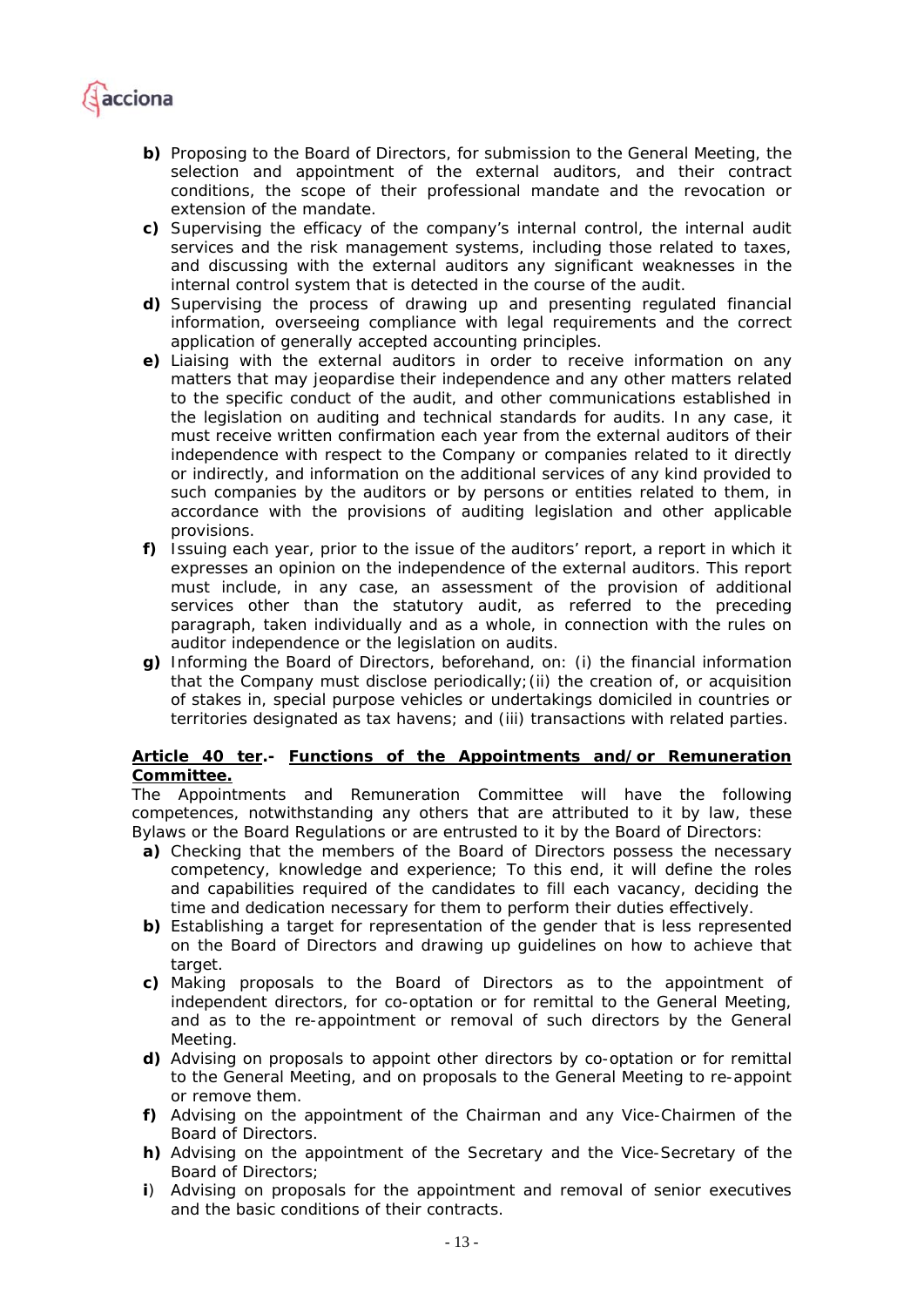

- *j*) Examining and organising the succession of the Chairman of the Board of *Directors and of the company's chief executive and, as appropriate, making proposals to the Board of Directors so as to ensure that the succession takes place in an orderly and planned way.*
- *k) Proposing, to the Board of Directors, the remuneration policy for directors and general managers and others performing senior management functions who report directly to the Board of Directors, the Executive Committees or the Managing Directors, and the individual remuneration and other contractual conditions for executive directors and other conditions in their contracts, exercising oversight to ensure that they are complied with.*

#### **7.3 Approve the amendment of article 47 (Approval and filing of the annual accounts) of the Bylaws to include the possibility of dividend payments in kind, which has been made available to shareholders, to read as follows:**

#### *Article 47.- Approval and filing of the annual accounts*

*1.The annual accounts will be submitted for approval by the Ordinary General Meeting.* 

*2. The General Meeting will decide on the allocation of income for the year, in accordance with the following priorities:* 

- *1) The required amount pursuant to the applicable legal provisions will be allocated to the legal reserve.*
- *2) The necessary amount will be allocated to the Bylaw reserve so that, added to the amount of the preceding allocation, a total of 10% of the profit for the year is taken to reserves.*
- *3) At least four per cent of the par value will be allocated to paying a dividend to shareholders.*
- *4) The balance will be allocated as resolved by the General Meeting in accordance with these Bylaws.*

*3. The General Meeting may resolve that the dividend be paid wholly or partially in kind, provided that:* 

- *(i) the assets or securities to be distributed are homogeneous;*
- *(ii) they are not distributed at a value below the value at which they are recognised in the Company's balance sheet.*
- *(iii)they are listed on an official market at the effective date of the resolution, or adequate mechanisms have been established to ensure their liquidity within at most one year.*

*4. The General Meeting and the Board of Directors may declare an interim dividend, subject to the limitations and in compliance with the requirements established by law.* 

*5. Within the month following approval of the annual accounts, the directors must present, for filing at the Mercantile Registry corresponding to the company's*  registered office, a certification of the resolutions of the General Meeting approving both the accounts and the allocation of income and the consolidated accounts, if *any, along with a copy of each of the aforementioned accounts and also of the directors' report and auditors' report.* 

**7.4 Approve the amendment of articles 52 (Issue of debentures and other marketable securities), Article 7 (Representation of the shares) and Article 8 (Regime of the shares) of the Bylaws for technical reasons in their wording, which has been placed at the disposal of the shareholders and whose new wording will be as follows:**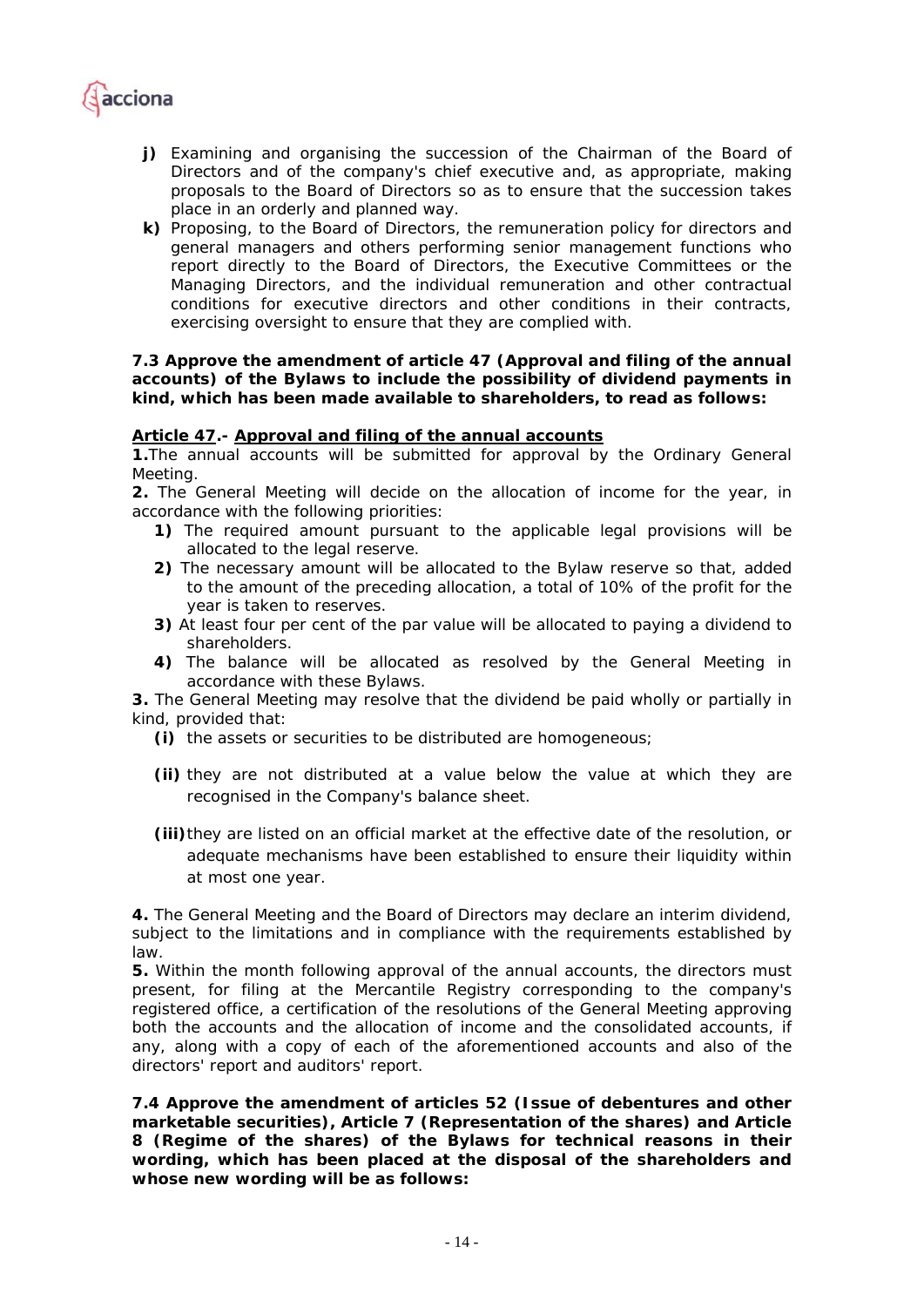

## *Article 52.- Issuance of bonds and other marketable securities*

*1. The company may issue bonds or other securities that recognise or create debt claims, in particular, bonds and securities of a similar nature (non-convertible, convertible or exchangeable) including preference shares, commercial paper and warrants, in the terms and within the limits set by law* 

*2. The General Meeting, if duly quorate, may delegate to the Board of Directors the*  faculty to issue bonds, as well as commercial paper, warrants that confer the right *to acquire outstanding or newly-issued shares, and any other type of marketable security, including preference shares and, where appropriate, the power to override, fully or partially, shareholders' pre-emptive subscription rights. The Board of Directors may make use of this delegation on one or several occasions during the maximum term determined by law or such shorter term as may be established by the General Meeting.* 

*3. The General Meeting may also delegate to the Board of Directors the faculty to*  determine the time when the issue is to take place, and to establish the other *conditions not covered by the resolution of the General Meeting, including, in the case of convertible or exchangeable debentures or bonds, the conditions and forms of conversion or exchange and, in the case of warrants, the conditions and forms of exercise.* 

*4. Convertible or exchangeable bonds and warrants may be issued with a fixed (determined or determinable) or variable exchange ratio.-* 

#### *Article 7.-Form of representation of shares*

*The shares are represented by book entries, and are governed by the provisions of Securities Market Act 24/1988, of 28 July, its implementing regulations, and other applicable provisions. The record of share ownership will be kept by the company or companies to which this function is assigned in accordance with the applicable regulations.* 

#### *Article 8.-Rules governing shares*

*A share confers upon its holder the status of shareholder and all the inherent rights and obligations. The subscription, acquisition or holding under any title of shares in the company entails acceptance of the Bylaws and agreement with the resolutions passed or to be passed in the future by the corporate bodies in accordance with the Law and the Bylaws.* 

*The pre-emptive subscription right in respect of new shares and bonds that are convertible into shares may be overridden totally or in part by a resolution of the General Meeting or, as the case may be, of the Board of Directors, in the cases and terms permitted by law.* 

*The shares will be indivisible vis-à-vis the company, which will not recognise more than one person for the exercise of the rights of a shareholder. Joint owners of a share must appoint one of them to exercise the rights of shareholder and they will be jointly and severally liable to the company as regard the duties of shareholders.* 

*The shares and the pre-emptive subscription rights are transferable by all legally permitted means.* 

The transfer thereof and the creation of limited real rights or any other kind of *encumbrances must be registered in the corresponding accounting record.* 

*The transfer of shares in the company, which will be free, will take place by accounting transfer. Registration of the transfer to the acquirer in the accounting registry will have the same effects as a conventional delivery of certificates.* 

Legitimate authority to transfer and exercise the rights deriving from the shares in *the company or limited real rights or encumbrances created thereon may be attested by means of a certificate issued by the entity or body responsible for the*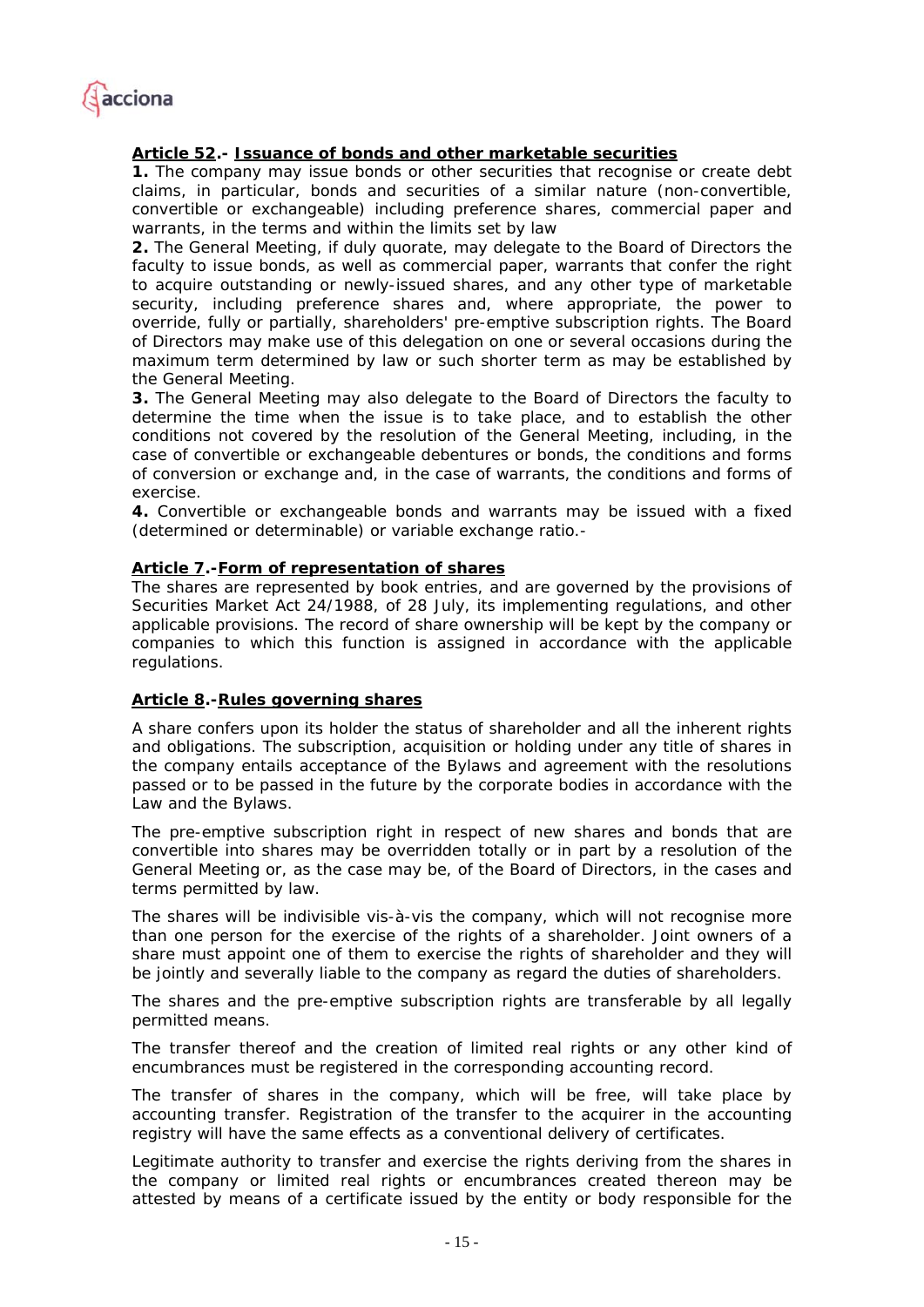

*accounting record in which the shares are registered.* 

## **EIGHT:**

#### **AMENDMENT OF THE GENERAL MEETING REGULATION**

**Approve the amendment of Article 1 (Objective), 5 (Powers of the General Meeting), 7 (Convening of the General Meeting), 8 (Announcement of the convening of the General Meeting), 9 (Information available to all shareholders), 10 (Information requested by the shareholder), 11 (Accreditation of status as shareholder), 13 (Accreditation of identity and of the authenticity of the communication in correspondence by e-mail or other remote means), 14 (Indirect shareholders), 17 (Public solicitation proxies), 18 (Venue of the General Meeting), 19 (Quorum of the General Meeting), 27 (Means of adopting resolutions), 29 (Minutes and certificates), 31 (Electronic Shareholders' Forum) and the insertion of a new article 24 bis (Information on Corporate Governance) of the General Meeting Regulation to adapt it to the modifications to the Bylaws introduced in item 7 above, to Law 31/2014 and to the new Code of Corporate Governance for Listed Companies, which have been made available to the shareholders and whose new wording will be as follows:** 

#### *Article 1. Objective*

*1. The objective of this Regulation (the "Regulation") is to establish:* 

- *The rules governing the constitution and functioning of the General Meeting as a body of the company Acciona, S.A. ("Acciona" or the "Company");*
- *The rules governing the exercise of shareholders' political rights, including the rights to be informed and to attend, intervene and vote and their other legal rights in relation to the General Meeting.*
- *2. The Regulation's mission is to achieve the effective participation of as many shareholders as possible in the General Meeting by providing the necessary information and an adequate structure for the transaction of business. If Acciona decides at any time to pay a bonus for attending the General Meeting, it must first establish a stable general policy.*
- *3. By adopting the Regulation, the Company:* 
	- *Complies with the duty imposed by the Capital Companies Act and related provisions of current law;*
	- *Incorporates and elaborates upon the legal mandates on corporate governance to which Acciona is subject as a listed company; and,*
	- *Assumes the principles and recommendations on corporate governance, as adapted to Acciona's ownership structure.*

#### *Article 5. Powers of the General Meeting*

- **1.** *Without prejudice to the provisions of the law and the Bylaws, the General Meeting is empowered to resolve the following matters:* 
	- *a) Grant discharge;*
	- *b) If appropriate, approve the separate and consolidated financial statements and decide as to the distribution of results;*
	- *c) Appoint and remove members of the Board of Directors and ratify and revoke appointments to the Board of Directors by co-optation;*
	- *d) Approve the remuneration policy for directors in the terms envisioned by law;*
	- *e) Appoint and remove the Company's auditors;*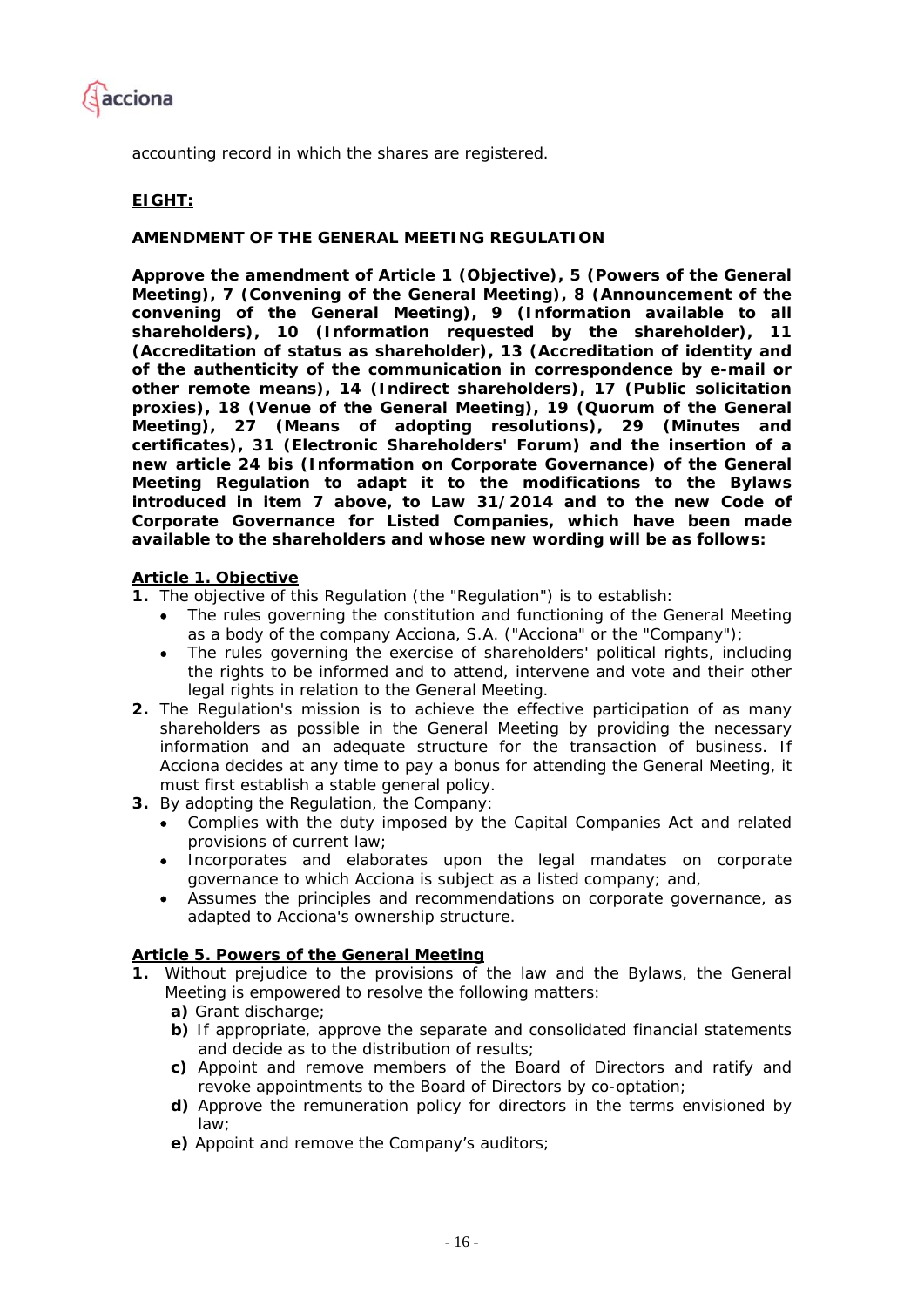

- *f) Resolve to increase and reduce share capital, change the company's corporate form, merge or demerge it, or perform a general transfer of assets and liabilities, the issuance of bonds or other securities that create or acknowledge a debt claim, transfer of the company's domicile abroad and, broadly speaking, any amendment of the Bylaws, except where the law attributes the power for any of these matters to the directors.*
- *g) Approve the acquisition of essential assets or their disposal or contribution to another company.*
- *h) Resolve to transfer, to dependent entities of the company, essential activities performed up to that point by the company, even where the latter retains full control over such entities;*
- *i*) Resolve to dissolve and liquidate the Company and any other transaction *whose outcome is equivalent to liquidation of the Company;*
- *j) Authorise the Board of Directors to increase capital;*
- *k) Decide on the items submitted to it for deliberation and approval by the governing body.*

*l) approve the General Meeting Regulation and any subsequent amendments. For the purposes of sections q) and h), the asset or activity is presumed to be essential if the volume or the amount of the transaction exceeds 25% of the total value of the assets on the last balance sheet.* 

- **2.** *The General Meeting may only delegate its powers to the Board of Directors in the cases established by the Act and in these Bylaws. The General Meeting may also empower the Board of Directors, in each specific instance, to determine whether or not the conditions to which the General Meeting has subjected the enforceability of a given resolution have been met.*
- **3.** *The Board of Directors and its delegated bodies are responsible for executing General Meeting resolutions, with the power to clarify details not specified by the General Meeting and, where appropriate, remedy the resolutions adopted by the General Meeting as needed to adapt them to the law.*

#### *Article 7. Notice of meeting*

- *1. The Board of Directors is responsible for calling the General Meeting.*
- *The General Meeting may also be called by a court decision in the case envisaged in last paragraph of this article, and in the other cases set out in the legislation in force.*
- **2.** The Board of Directors will call a General Meeting whenever it deems it *appropriate or advisable for shareholders' interests. In any case, it will call the Ordinary General Meeting so that it can be held within six months from the close of the business year.*
- *3. Furthermore, the Board of Directors must call a General Meeting in the following circumstances:* 
	- *a) Whenever shareholders who hold at least three per cent (3%) of share capital request a meeting, indicating in the request the items of business to be transacted.*

In this case, the General Meeting must be called so as to be held within the *two months following the date on which the request to call the meeting was made by notarial channels to the directors. The agenda of the General Meeting requested by the shareholders must of necessity include the items of business indicated in the request.* 

*b) Where a tender offer has been made for the Company and the Board of Directors has issued a negative report on it.* 

*In such a circumstance, notice of the meeting must be given as quickly as possible in order to enable the General Meeting to be held before the deadline for accepting the tender offer.*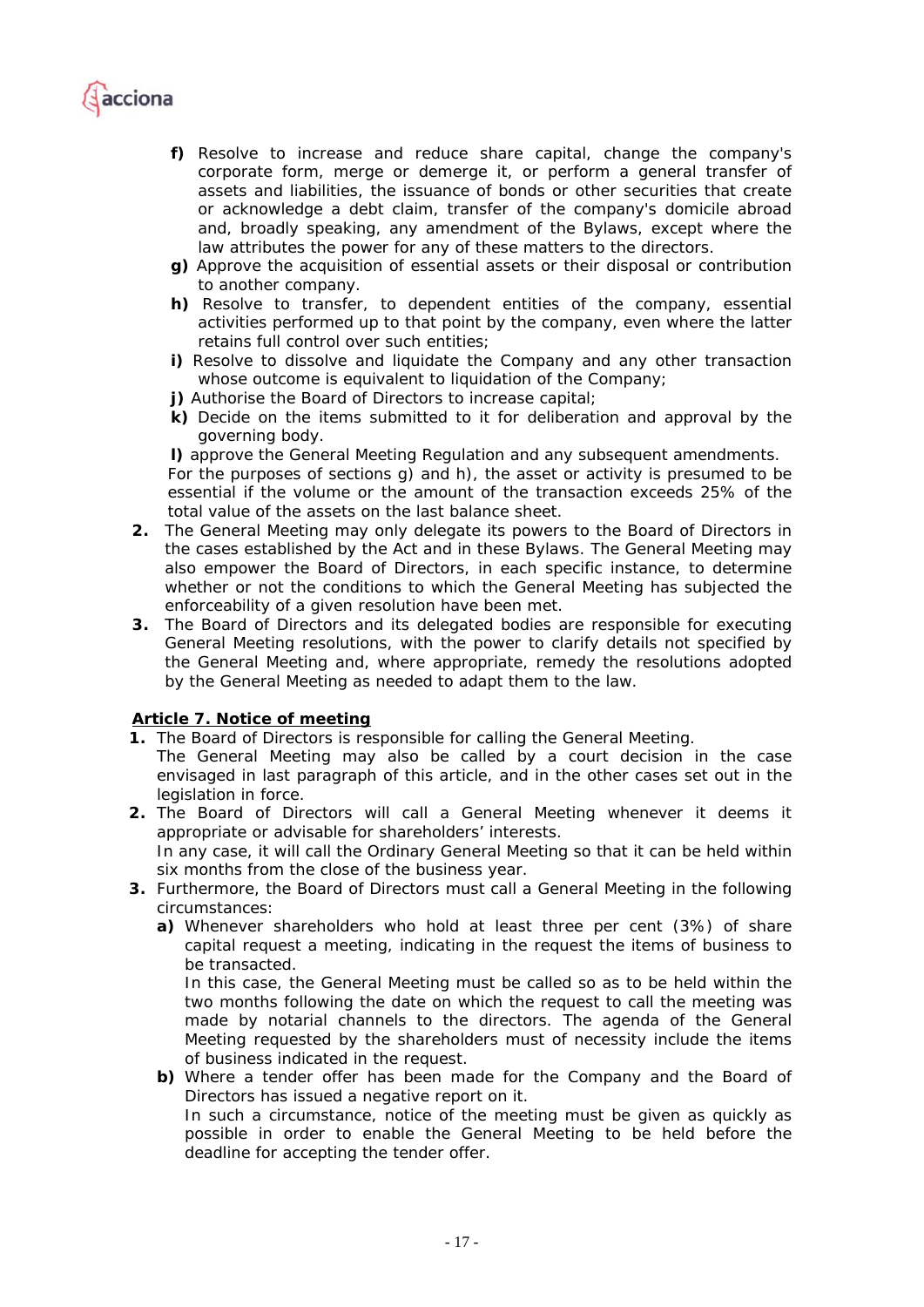

*4. If the Ordinary General Meeting, or the one requested by the shareholders pursuant to section 3.a) above, is not called, it can be convened by the Judge of the Commercial Court in the jurisdiction of the company's registered address.* 

## *Article 8. Announcement of General Meetings*

- *1. The General Meeting, whether ordinary or extraordinary, must be called by means of an announcement published at least one month before the date scheduled for the meeting. The announcement must be disseminated using, at the very least, the following media:* 
	- *a) the Official Bulletin of the Mercantile Register, or one of the daily newspapers with the largest circulation in Spain,*
	- *b) the National Securities Market Commission's (CNMV) website, and*
	- *c) the company's website.*
- *When the company offers the shareholders the effective option of voting via electronic means available to all shareholders, Extraordinary General Meetings may be called with advance notice of at least 15 days. The reduction in the deadline for the notice of meeting will require express adoption by the Ordinary General Meeting by at least two-thirds of subscribed capital with voting rights, and will be valid only until the date of the next meeting.*

*The announcement of the convening of the meeting must be submitted to the National Securities Market Commission as a regulatory disclosure no later than its publication. If the shares or other securities issued by the Company are*  listed on other stock markets, the announcement must also be sent to their *governing bodies in accordance with their respective rules.* 

- *2. The announcement must be published no later than one month before the date scheduled for the meeting at first call, or in such other time and form as may be established by law.*
- *3. The announcement must state the date and time of the meeting at first call and second call. There must be at least twenty-four hours between the first and second call dates.*

*It must also indicate the venue where the meeting is to be held.* 

- *4. The announcement must contain the Agenda of the General Meeting, clearly and concisely listing the items of business to be transacted, and identifying, where appropriate, the items on the agenda that have been included at the request of shareholders entitled to do so.*
- *5. If the General Meeting is called to decide on any issue that requires the attendance of a higher quorum in accordance with the law or these Bylaws, the notice must state which items require the higher quorum for deliberation and voting.*
- *6. The announcement must indicate that the shareholders can grant proxy for the General Meeting subject to the requirements of the law and the Bylaws. Specifically, it must indicate how to grant proxy or vote by mail, electronic media or means of distance communication, as well as the deadline for same, in accordance with the law and the specific provisions laid down in articles 11, 12 and 13 of this Regulation.*
- *7. The announcement must explicitly indicate any specific legal or statutory right of shareholders to information concerning the General Meeting, in addition to that provided generally in article 9 of this Regulation.*

*The announcement must include a mention of the documents, reports and proposals that are made available to the shareholders.* 

*The place where shareholders can access the information must be specified.* 

*If shareholders are entitled to have the information sent free of charge by mail, that right must be stated explicitly.*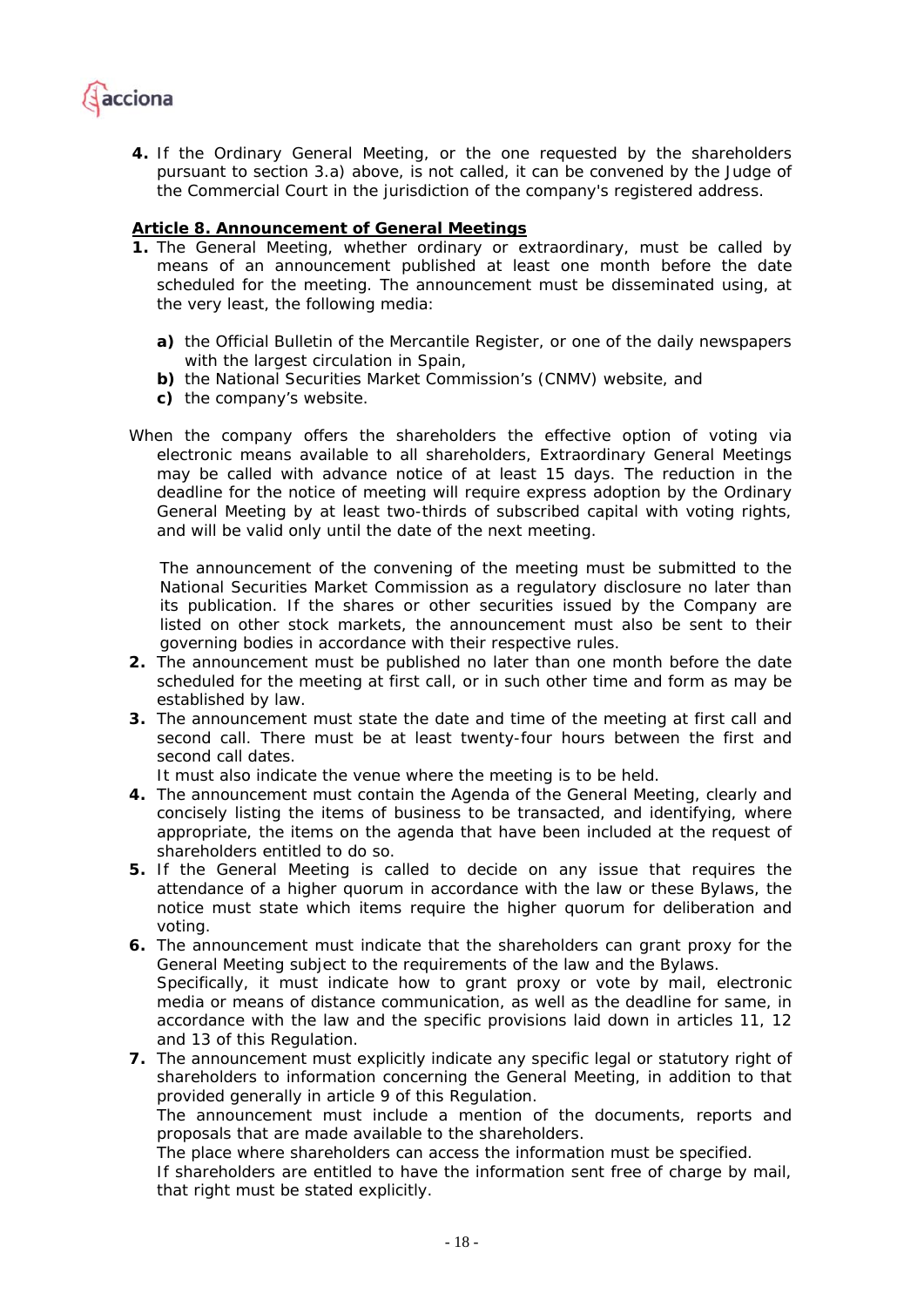

*The possibility of accessing the information by means of distance communication*  and the relevant address must also be indicated. In any event, it must be *available on the Acciona website.* 

- *8. The announcement of the General Meeting must be signed by the Secretary to the Board of Directors, or by another person with the power to certify Board of Directors' resolutions.*
- *9. Shareholders representing at least three per cent (3%) of share capital can*  request the publication of a supplement to the notice of an Ordinary General *Meeting such as to add one or more items of business, provided that the new items of business are accompanied by a justification or a reasoned motion, as*  appropriate. This right must be exercised by means of a certified notice that *must be received at the company's registered address within five days following the publication of the notice of meeting.*

*The supplement to the meeting notice must be published at least fifteen days prior to the scheduled date of the General Meeting.* 

*Failure to publish the supplement to the notice within the legally provided term constitutes a cause for challenging the General Meeting.* 

- *10.Shareholders representing at least three per cent (3%) of share capital, can, within the same term provided for in paragraph 2 of this section, submit reasoned motions concerning the items of business already included on, or which ought to be on, the Agenda of the meeting that has been called.*
- *11.Where, prior to the General Meeting, a shareholder so entitled elects to supplement the agenda or present additional motions, Acciona must:* 
	- *a) Distribute the additional items and new motions immediately.*
	- *b) Publish the attendance card or proxy or remote voting form with the necessary changes so that the new items on the agenda and alternative motions can be voted on in the same terms as those proposed by the Board of Directors.*
	- *c) Submit all items or alternative motions to a vote and apply the same rules for voting as for those made by the Board of Directors including, in particular, the assumptions or deductions as to the outcome.*
	- *d) After the General Meeting, announce the outcome of the vote on the additional items and proposed motions.*

#### *Article 9. Information available to all shareholders*

- *1. Relevant information for shareholders regarding the General Meeting must be posted on Acciona's website and must be accessible by distance means of communication from the date of publication of the notice of Meeting until at least the date on which the Meeting is scheduled to be held.*
- *2. The information must also be available for remittal in printed format in the cases envisaged by the law and this Regulation.*
- *3. The information must include:* 
	- *a) The full text of the notice of Meeting, including the agenda;*
	- *b) The full texts of the proposed motions on every item of the agenda or, in*  relation to those items which are for informational purposes only, a report by *the competent bodies, commenting on each item on the agenda. The motions presented by shareholders will also be included as they are received.*
	- *c) Reports by the Board of Directors, as required;*
	- *d) With respect to directors whose ratification, re-appointment or appointment is proposed to the General Meeting, the following information: (i) Professional experience and background; (ii) The director's category and, in the case of proprietary directors, the shareholder they represent or are*  related to. (iii) Directorships held in other companies, as well as other *remunerated activities; (iv) Date of first and subsequent appointments as a director of Acciona; (v) Acciona shares and stock options owned by the director; and (vi) The proposals and reports required by current legislation.*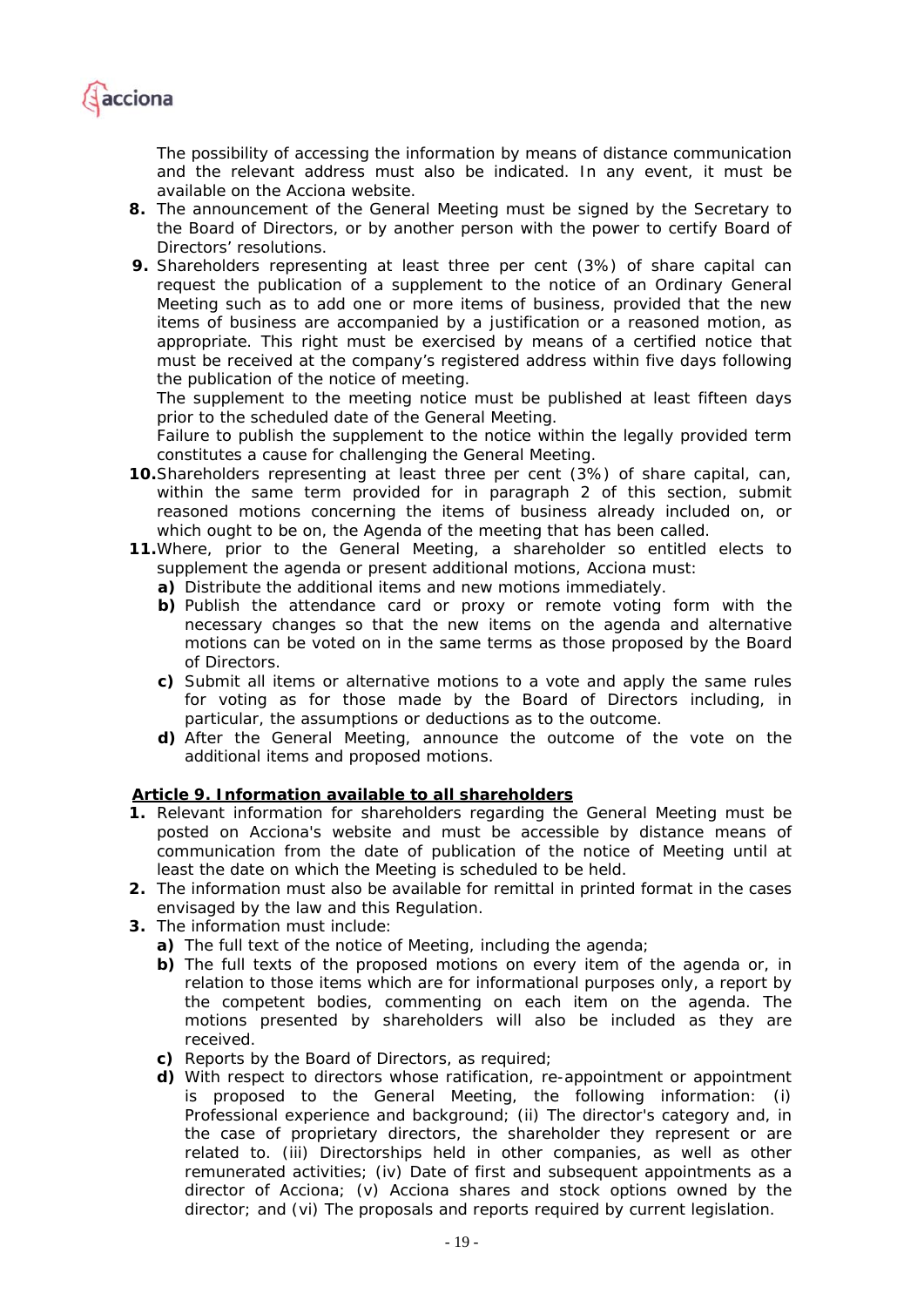

In the case of a legal person, the information must indicate the natural *person to be appointed on a permanent basis to discharge the duties associated with the position.* 

- *e) The Financial Statements to be submitted for consideration by the General Meeting;*
- *f) The Auditors' Report, when financial statements that must be or have been audited are submitted to the General Meeting;*
- *g) An independent expert's report, when required by law;*
- *h) Total number of shares and voting rights at the date of the notice, broken down by classes of shares, if there is more than one;*
- *i*) Any other information that the law requires to be placed at the disposal of *shareholders in relation to the General Meeting or that the Board of Directors or its delegate bodies have decided to make available;*
- *j) Contact details of the Investor Relations Department (including, at least, the postal and e-mail addresses) through which shareholders may request information or make suggestions or proposals, in accordance with the law, the Bylaws or this Regulation;*
- *k) The means and procedures to be used for voting by proxy and remotely, except where the Company sends them directly to each shareholder. In the event that they can not be published on the website for technical reasons, the Company will indicate how to obtain the paper forms, and must send them to any shareholder upon request.*
- *4. The publication of motions will not preclude their amendment prior to the General Meeting, where permitted by law.*
- *5. In addition, the website must contain any other information that Acciona deems useful to facilitate the attendance by shareholders at the General Meeting and their participation and exercise of the right to vote. This information may include, inter alia:* 
	- *a) Information on how to reach the venue of the General Meeting;*
	- *b) Rules governing access to the Meeting;*
	- *c) Procedure to obtain the attendance card;*
	- *d) Instructions on how to grant proxy or vote by mail, e-mail or any other means of distance communication, in accordance with the law and this Regulation,*
	- *e) How to exercise the right to vote;*
	- *f) Any other information deemed relevant to follow the Meeting, such as the existence or otherwise of simultaneous interpretation or webcast of the General Meeting.*

#### *Article 10. Information requested by the shareholder*

- *1. Shareholders may request any reports or clarifications they see fit regarding the following:* 
	- *a) items on the agenda of the General Meeting of which notice has been given, or*
	- *b) information that is accessible to the public and has been provided by ACCIONA to the National Securities Market Commission (CNMV) since the last General Meeting, as provided by law.*
	- *c) the auditor's report.*
- *2. Requests may be submitted from the time of publication of the notice of meeting until the fifth day prior to the scheduled date of the General Meeting.*
- *3. Requests for information may be made as follows:* 
	- *a) in writing and delivered to the investor assistance department at the registered address, or*
	- *b) sent by post, duly substantiating the applicant's identification and his status*  as shareholder or, if appropriate, his powers to represent the shareholder *(which powers must be deemed sufficient by the Company); or,*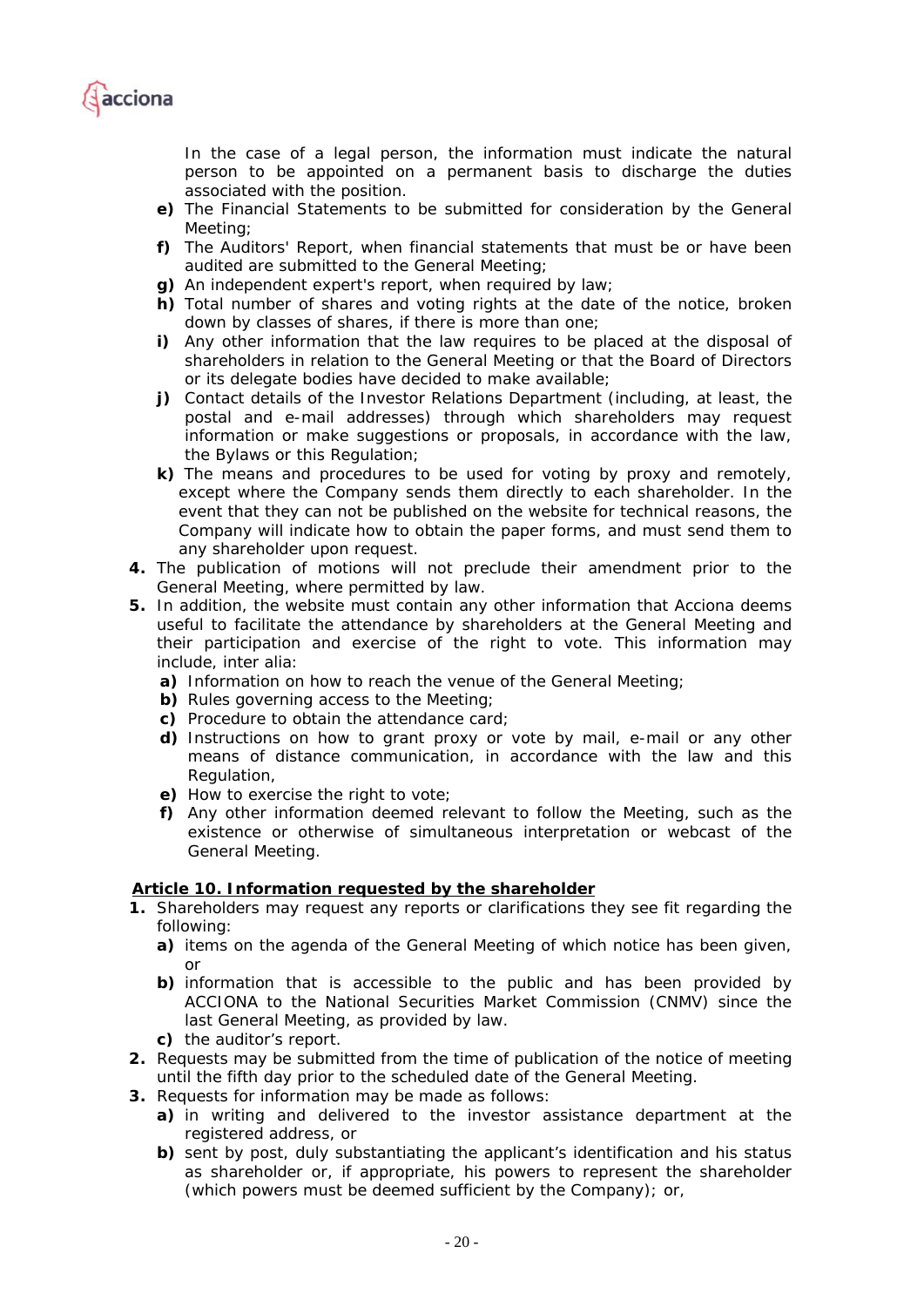

- *c) by e-mail or other written distance means, sent to the e-mail address provided by Acciona for this purpose, providing that:* 
	- *a. the communication appropriately guarantees the author's identity in accordance with one of the systems set forth in article 13 of this Regulation, and*
	- *b. the applicant proves that he is a shareholder in accordance with the provisions of article 11 of this Regulation, unless the Board of Directors or its delegated bodies, at their discretion, decide that the status of shareholder is duly substantiated simply because the person requesting the information is registered as a shareholder in the most recent information available to the Company.*
	- *c. the applicant expressly accepts the use of this electronic communication system.*
- *4. The Board of Directors and, by delegation, the Managing Director, must provide the information in writing up until the day on which the General Meeting is held.*

*The information may also be provided by the Chairman of the Board of Directors, the Secretary of that same body, the Audit Committee and its Chairman, acting with the Managing Director.* 

*The directors are not obliged to furnish the requested information in cases where:* 

- *(i) The information or clarification is unnecessary to safeguard the shareholder's rights or there are objective reasons to believe it may be used for purposes unrelated to the company or that its disclosure might be detrimental to the Company or to related companies.*
- *(ii) The information sought is already clearly and directly available to all shareholders on the Company's website in a question and answer form. In this case, the Board of Directors may limit its response to referring the shareholder to the information provided in that format.*

*(iii) when the law or the regulations so provide.* 

*The request for information under item (i) above may not be denied if it is supported by shareholders representing at least twenty-five per cent of the company's capital.* 

*The Board of Directors, through the Board Secretary or any other employee who is an expert in this area, will respond to shareholder requests for information. Valid requests for information, clarifications and questions made in writing prior to the Meeting will receive a response from the Board of Directors in writing up to the date of the Meeting, which will be posted on the company's website.* 

*5. The information must be communicated in writing. This information will be given to the shareholder in person at the company's registered address, or sent by post or using the same means by which the request was sent, at the Company's discretion, unless the shareholder has specified a preferred channel, provided that it is appropriate for transmitting the information in question.* 

#### *Article 11. Accreditation of status as shareholder*

*1. The shareholder must accredit his/her status as such (either as owner of shares or as a person entitled to exercise the rights of a shareholder according to the Bylaws) with respect to the shares with respect to which he/she intends to attend the General Meeting.* 

*Accreditation must be performed in the form chosen by the Board of Directors or its delegate bodies from among those envisaged in this Regulation, as indicated in the notice of Meeting.* 

*2. The notice may also establish the deadline for accreditation. If no deadline is expressly established, accreditation must be performed no later than 17.00 hours on the third day prior to the date on which the General Meeting is scheduled to be held at first call. The Board of Directors may set a deadline closer to the date of the Meeting.*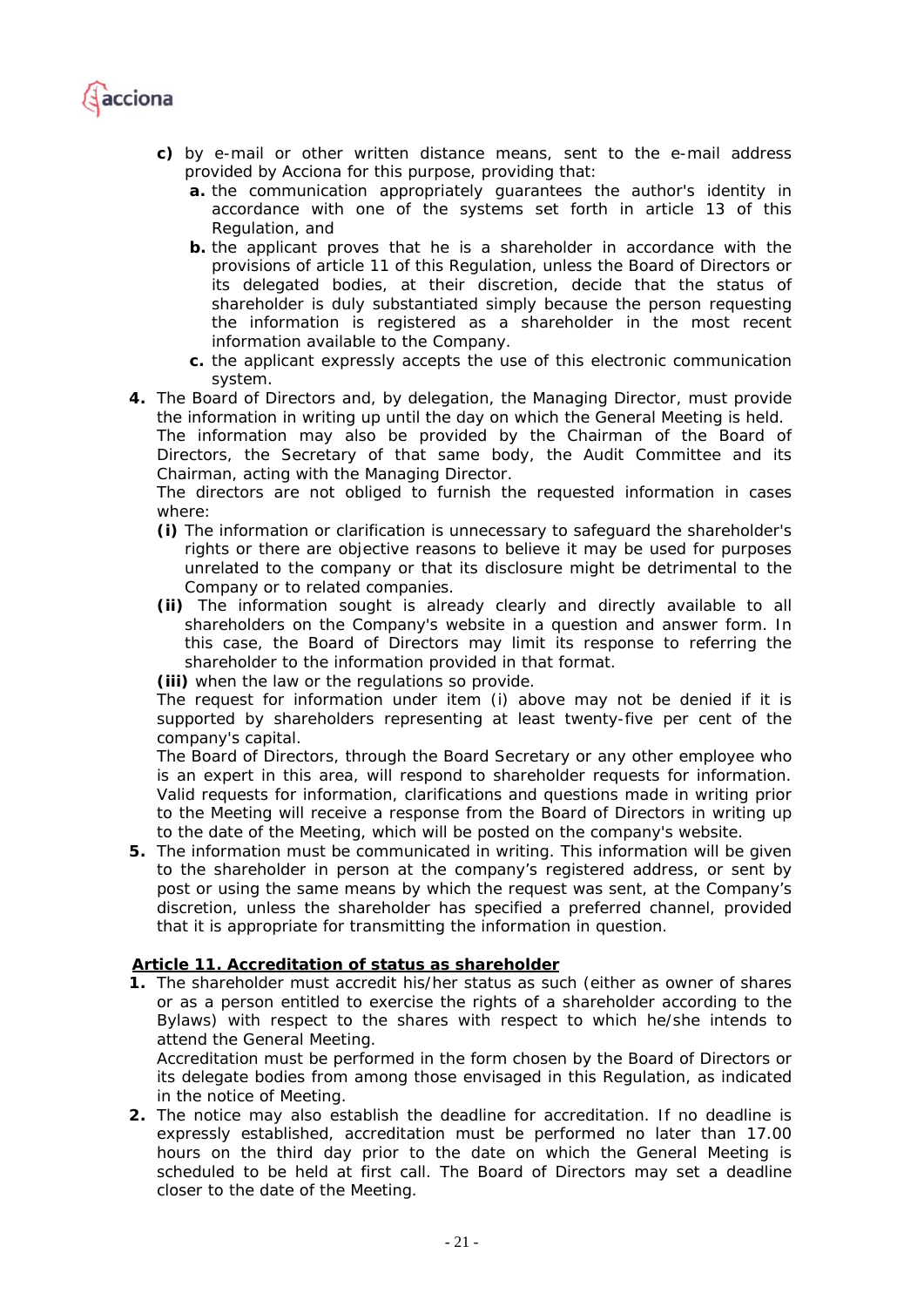

- *3. Accreditation of the status as shareholder will be performed via (i) the Acciona attendance card issued to the shareholder by Acciona or, if permitted and indicated in the notice of the call to Meeting by the Board of Directors or its delegate bodies, (ii) the certificate of shareholder status, or (iii) the attendance card for the General Meeting issued by the Depositaries, provided that each such method complies with the following characteristics:* 
	- *a) Acciona attendance card: issued by Acciona itself and made available, in the registered office, to the shareholders who, within the period established for that purpose, have accredited their status as such by one of the means referred to in the following two sections;*
	- *b) Certificate of shareholder status: issued, at most, six months prior to the date on which the General Meeting is scheduled to be held at first call, by the entity responsible for the share registry book or by a member firm of the securities registration, settlement and clearing systems which is a depositary of the shares of Acciona ("Depositaries"), Acciona being entitled to demand that the certificate or the shares be deposited or blocked until the General Meeting concludes;*
	- *c) Depositary attendance card: issued by a Depositary for the specific General Meeting.*
- *4. In any case, shareholders are entitled to attend the Meeting provided that they accredit that they are registered in the book entries of the firm responsible for the share registry book or the Depositary at least five calendar days prior to the*  date on which the Meeting is scheduled to take place, by means of a nominative *document issued by one of those entities, except where Acciona is informed of the loss of shareholder status between this time and the calling to order of the General Meeting.*
- *5. Acciona's personnel may check whether the shareholder who has accredited his/her status more than five days in advance is still a shareholder on the fifth day prior to the date scheduled for the Meeting at first call, or on a date between the two, according to the list of registered shareholders drawn up by the entity responsible for the share registry book on the date in question or at the time the Meeting is called to order.*

*The right to attend the General Meeting will not be granted to accredited shareholders who do not appear on the list, except where it is demonstrated that the share ownership or voting rights were acquired between the date on which the list was closed and the date the Meeting is held.* 

*6. The website will display, on a permanent basis, the requirements and procedures that Acciona will accept to accredit share ownership, the right to attend the General Meeting, and the exercise or the delegation of the right to vote. Those requirements and procedures will be interpreted in such a way as to*  favour attendance and the exercise of shareholder rights and their application in *a non-discriminatory way.* 

## *Article 13. Accreditation of identity and of the authenticity of the communication in correspondence by e-mail or other distance means of communication*

- *1. Shareholders with the right to attend who wish to vote in General Meetings by electronic or other distance methods envisaged in the Bylaws and this Regulation must accredit their identity by means of:* 
	- *a) A recognised electronic signature obtained from a body that provides certification services recognised by the Board of Directors or its delegate bodies; or,*
	- *b) Any other system (involving keys, devices or other) that has been recognised by the Board of Directors or its delegate bodies, established by Acciona itself, by the entities responsible for securities bookkeeping, or by third parties.*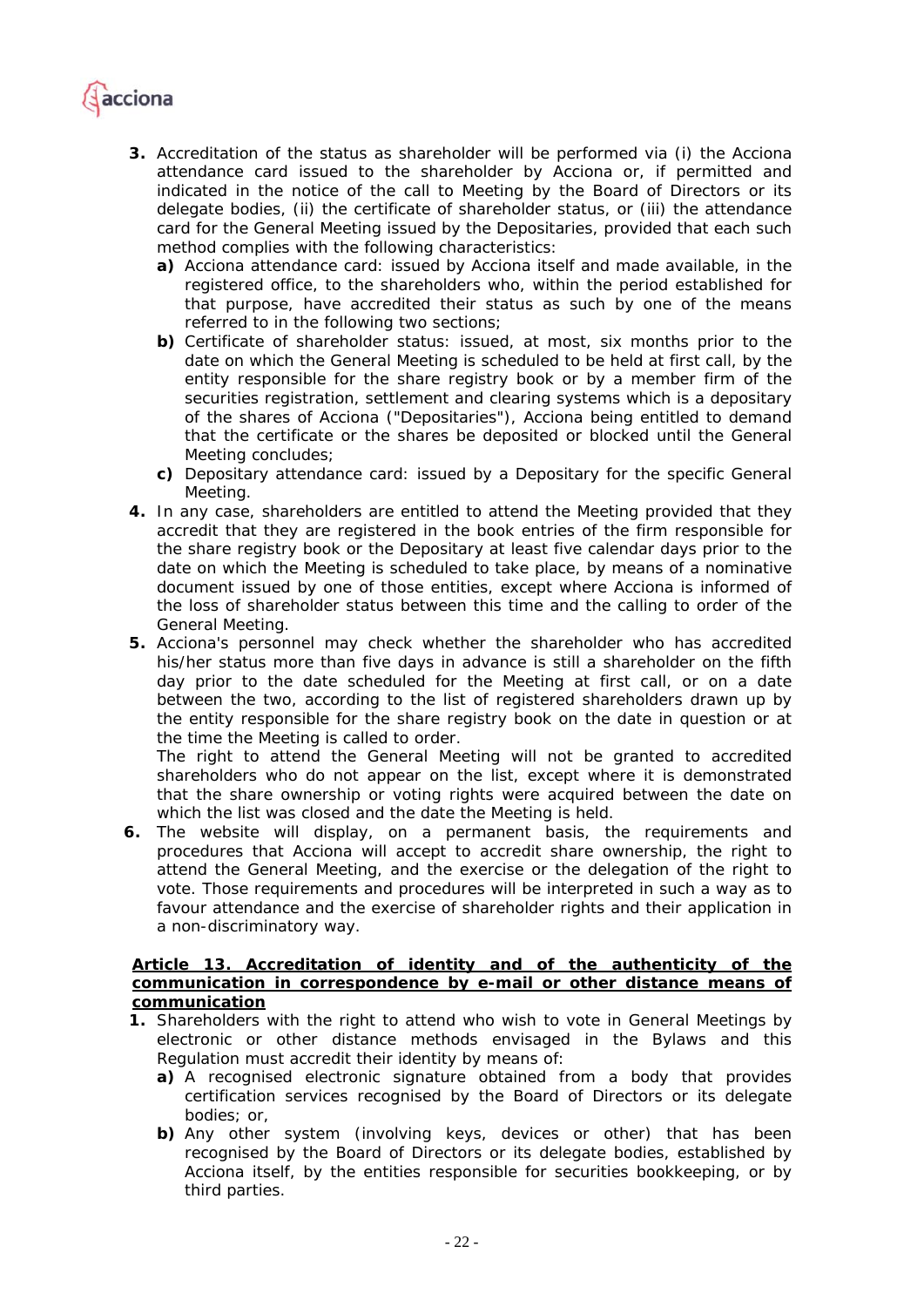

- *2. The entities providing certification services whose electronic signatures are recognised by Acciona and any other systems of identification established or accepted by Acciona are those that appear at any given time on the list at the end of this Regulation, drawn up at any given time by the Board of Directors or its delegate bodies.*
- *3. Shareholders may, at any time, even prior to the publication of the notice of Meeting, accredit their identity to Acciona and request the keys, devices or any other instruments, other than the electronic signature, arranged by Acciona so that they are subsequently recognised by the systems (of Acciona or third parties) for identifying shareholders, granting proxies and voting, as envisaged in section 1 above, when the General Meeting is called.*
- *4. For the purposes of recognition of the shareholder and of the shares with the*  right to attend that he/she owns and of the means which evidence it, the *shareholder must, in all cases, accredit his/her identity and accredit or prove his/her status as a shareholder entitled to attend the Meeting, in accordance with Articles 11 and 12 above.*

#### *Article 14. Indirect shareholders*

- *1. Acciona will only recognise as shareholders with the right to attend those shareholders who are registered, as the owner of shares or as being entitled to exercise the right to vote, in the registers of the entity or entities responsible for share bookkeeping or the Depositaries.*
- *2. In the event that the shareholder holds the shares on behalf of one or more third parties, those third parties will not be entitled to attend and vote except as representatives of the registered shareholder and only if the latter grants proxy to them in the form envisaged by this Regulation.*
- *3. A single shareholder who is duly accredited as such but is acting for the account of third parties may vote fractionally in accordance with his/her clients' instructions; likewise, so may a legal person that is a shareholder appoint two or more representatives that are direct shareholders of that shareholder.*

## *Article 17. Public solicitations of proxies*

*1. A public proxy will be understood to exist where more than three shareholders are represented by a single person, whether a director of Acciona, depository or any third party.* 

*Representation by family members or legal representatives, whether organic or institutional, pursuant to sections 4 and 5 of the preceding article will not be considered for these purposes.* 

- *2. Representation by public proxy must be formalised in accordance with any format established or approved by the National Securities Market Commission (CNMV) that is binding for Acciona.*
- *3. In all cases of public proxies, the power of attorney must contain or be accompanied by the agenda, the request for voting instructions and the way in*  which the principal wishes to vote or the way in which to vote, where the *principal does not give explicit instructions.*

*The power of attorney may also contain the request for instructions and the orders that the representative must follow, either expressly or tacitly, with regard to other decisions not included on the agenda but which may, by law, be decided at the General Meeting.* 

*4. If express or subsidiary voting instructions have not been given, either because they are not stated in the corresponding document or because the General Meeting is going to resolve on matters which, by law, do not have to be included in the Agenda and are not envisaged in the proxy, the proxy must vote in the way he/she believes is most favourable to the interests of the shareholder he/she represents.*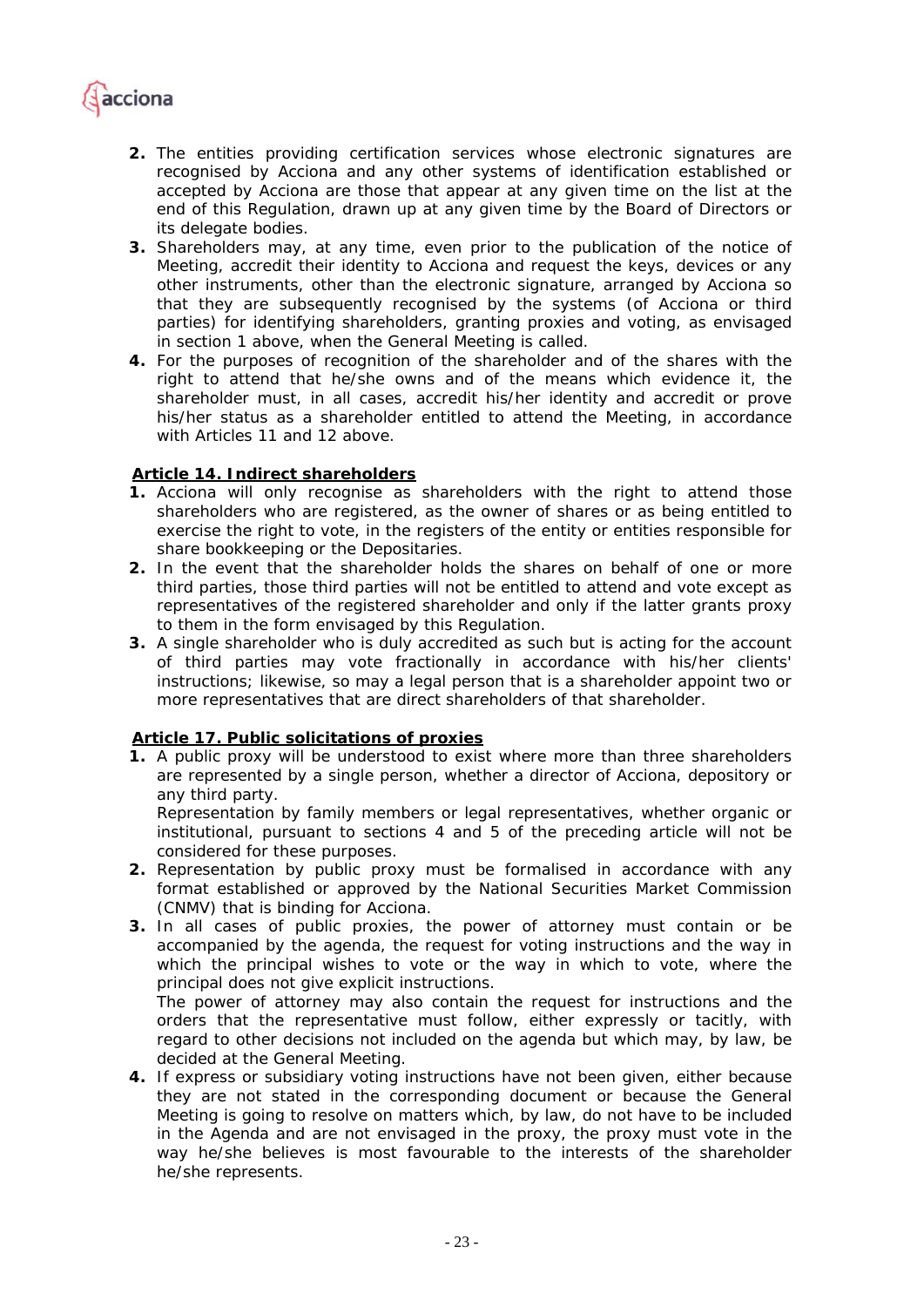

- *5. Where the principal gives voting instructions, the proxy may depart from them if circumstances arise which were not known at the time the instructions were given and the principal's interests are in jeopardy.*
- *6. Directors of Acciona or other persons that represent shareholders by virtue of public proxies cannot exercise the voting right corresponding to the shares represented on those items of the agenda, or not included on the agenda but transacted during the session as permitted by law, with which the director who is a representative is in a conflict of interest. To anticipate the possibility of a conflict, the proxy may be granted alternatively and subsidiarily to other people. The following decisions, inter alia, are considered to be affected by this restriction:* 
	- *a) their appointment or ratification as director;*
	- *b) their dismissal, removal or resignation as director;*
	- *c) derivative suits brought against this person; and*
	- *d) the approval or ratification, as appropriate, of corporate operations with the director in question, with companies controlled by this person or which he/she represents, or with persons acting on his/her behalf.*
- *7. This restriction will not apply when the principal has specified in the proxy form the way in which the representative must vote, whether expressly or by identifying the proposals to be approved by reference.*
- *8. Public proxies will not prevent the unrestricted exercise of the proxy's voting rights with regard to his/her own shares or those held by virtue of legal, organic or institutional representation.*
- *9. The representative must provide the shareholder with detailed information on any conflict of interests, in accordance with the provisions of current legislation.*

## *Article 18. Venue of the General Meeting*

- *1. General Meetings will be held in the municipality where the Company has its registered office, and it is the function of the Board of Directors, on the occasion of each notice of meeting, to decide within these parameters on the exact venue of the meeting. If the place of the meeting is not indicated in the notice of meeting, it will be understood that the Meeting has been convened to be held at the registered office.*
- *2. In addition to the venue in which the General Meeting is to take place according to the notice of Meeting, other locations and facilities may be made available by Acciona which are connected to that venue by videoconference systems that enable the recognition and identification of attendees, permanent communication among them regardless of their location, shareholders to speak in any location and be heard in the others, and voting in every such location.*

*The participants in any of the venues or facilities thus equipped will be considered,*  for all purposes relating to the General Meeting, as being in attendance at the *Meeting.* 

*The meeting will be deemed to have taken place at the principal location.* 

*3. The Board of Directors and its governing bodies may establish the measures of vigilance and protection, including access control systems, that are adequate for the security of the participants and the orderly conduct of the General Meeting.* 

## *Article 19. Quorum of the General Meeting*

- **1.** *The General Meeting, whether ordinary or extraordinary, will be quorate at first call if the shareholders present or represented by proxy own at least twenty-five per cent (25%) of the subscribed voting capital. At second call, the Meeting will be quorate regardless of the percentage of capital in attendance.*
- **2.** *Notwithstanding the above:* 
	- *(i) (i) The General Meeting requires a quorum of sixty-seven per cent (67%) of subscribed voting capital at first call, or sixty-two per cent (62%) at second call, in order to resolve on any of the following matters:*

*a) Amendments to the Articles of Association, apart from the change of*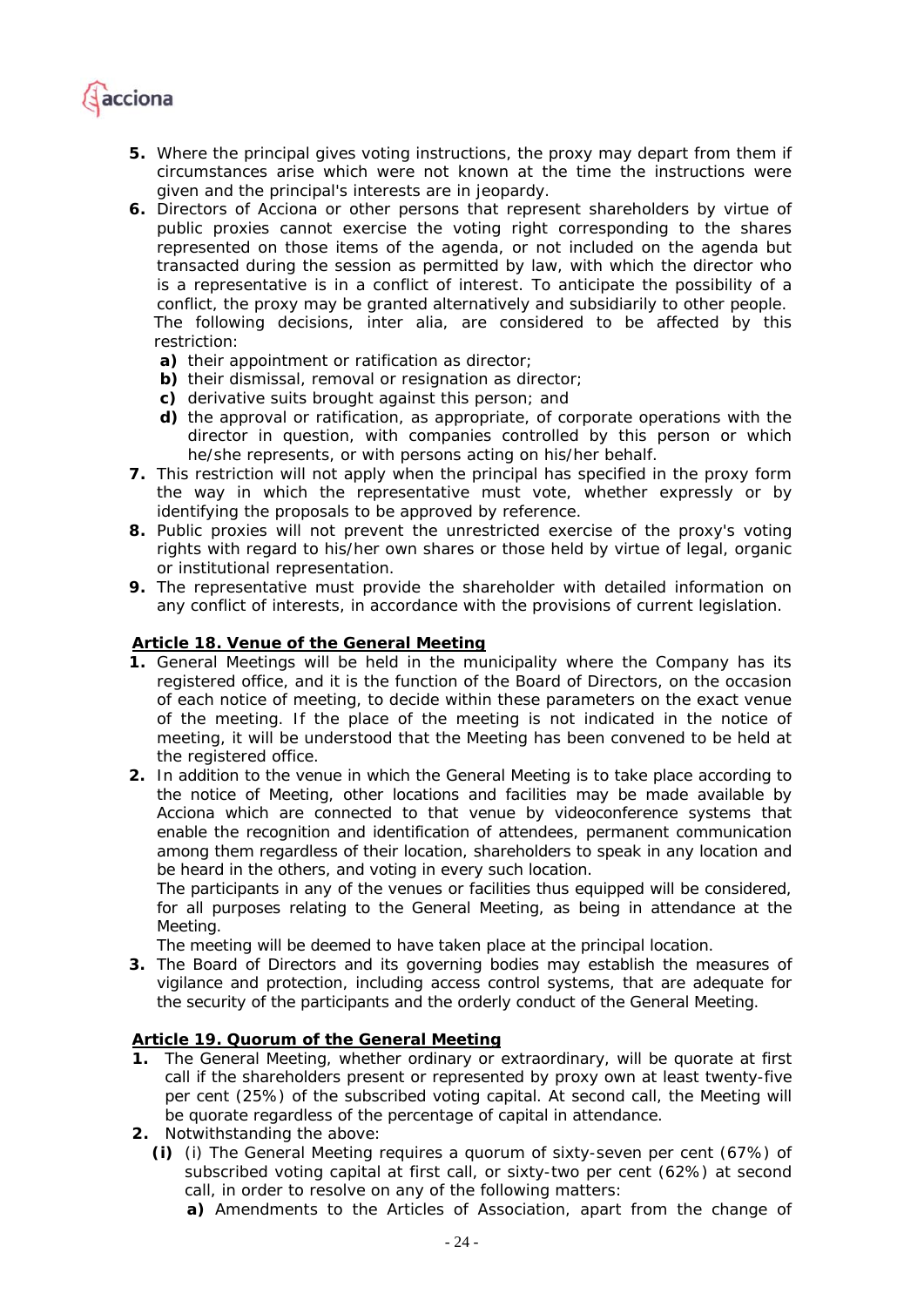

*registered office, capital increases, broadening of the corporate purpose, and capital reductions, where required by law.* 

- *b) Change of corporate form, merger, demerger, liquidation or dissolution of the Company, except in the event that the dissolution is obligatory in accordance with the law.*
- *(ii) With regard to a change in registered office, capital increase, broadening of the corporate purpose, overriding or limiting of the pre-emptive subscription right, issuance of debentures or bonds, when the General Meeting is empowered to do so, the issuance of warrants or options (alone or linked to debentures) and of preference shares, and a capital reduction, where required by law, the General Meeting will be quorate at first call when sixtyseven per cent (67%) of the subscribed voting capital is in attendance and, at second call, when fifty per cent (50%) of the subscribed voting capital is in attendance.*
- **3.** *The same percentages as are established in the preceding paragraph will apply when, in the cases of a capital increase or the issuance of debentures, bonds, warrants or preference shares, the General Meeting grants authorisation, or delegates the power, to pass such resolutions to the Board of Directors.*
- **4.** *If the quorum reached is sufficient to resolve on certain items on the Agenda but not on others, the General Meeting will be held to deliberate and resolve solely on those matters for which there is a sufficient quorum.*
- **5.** *Any absences that arise once the General Meeting has been declared quorate will not affect the quorum.*
- **6.** *The presence of the members of the Board of Directors will not be required for the Meeting to be deemed quorate.*

## *Article 27. Form of adopting resolutions*

- **1.** Each item on the Agenda will be put to the vote separately, in the manner *decided by the Chairperson, by either roll call vote or secret ballot. The Chairman of the General Meeting is responsible for organising the details of voting and, if he/she deems it appropriate, designating two or more scrutineers. It will not be necessary for the Secretary to read the motions whose texts had been made available to the shareholders at the beginning of the session, except when requested by any shareholder or when deemed appropriate by the Chairman. In any event, the shareholders will be informed of the agenda item to which each motion being voted refers.*
- *2. Motions which are substantially independent must be voted on separately. Without prejudice to the foregoing, the Chairman of the General Meeting may rule that the motions corresponding to various items on the Agenda be put to the vote as a block, in which case the outcome of the vote will be understood to have been reproduced individually for each motion if none of the attendees express a wish to vote differently on any individual proposal.*

In the event that a shareholder expresses a different vote or abstention *regarding any or all of the resolutions that are put to the vote as a block, his/her vote or abstention, and the outcome of the vote which, consequently, corresponds to each proposal, will be entered in the Minutes.* 

*In any case, proposals concerning the appointment, ratification, re-appointment or removal of each director and, in the case of amendments to the Articles of Association, each article or group of articles that are substantially independent, for example, a chapter dealing with homogeneous matter, or a set of articles regulating the same matter or several interdependent provisions, will be voted on separately.* 

- *3. The same rules will apply to votes regarding any proposals made by shareholders that are not in the Agenda.*
- *4. Each share gives one vote.*
- *5. To determine the outcome of each vote, the following system will be applied:*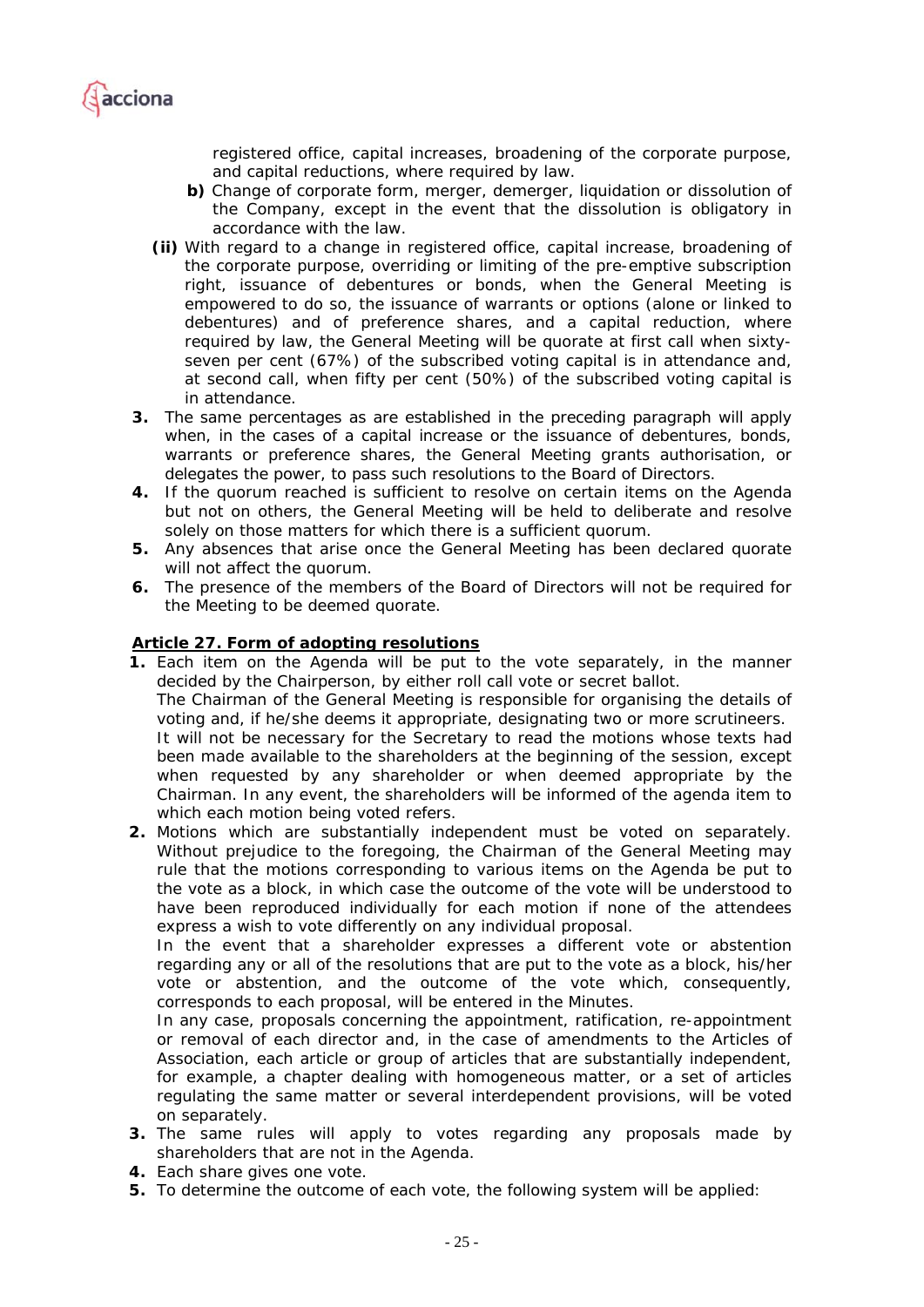

- *a) With regard to motions on items on the agenda, all shares present or represented at the meeting will be deemed to vote in favour, less those shares whose owners or representatives inform the Secretary, or the notary, if present, by a personal statement or notification prior to the Meeting by means of a vote by postal mail, electronic mail or other means of distance communication in accordance with this Regulation, that they are voting against, casting a blank vote, or abstaining in connection with the motion. In the event that there are several proposals relating to the same subject, the proposal by the Board of Directors must be voted on first, followed by the other proposals in the chronological order in which they were communicated to the Company.*
- *b) With regard to motions on items that are not on the agenda, all shares present or represented at the meeting will be deemed to vote against, less those shares whose owners or representatives inform the Secretary, or the notary, if present, by a personal statement or notification prior to the Meeting by means of a vote by postal mail, electronic mail or other means of distance communication in accordance with this Regulation, that they are voting in favour. In the event that there are several motions relating to the same item, they will be voted on in the chronological order in which they were communicated to the Company.*
- *6. Exceptionally, depending on the circumstances, the platform of the General Meeting may decide to depart from the system for adopting resolutions defined in the preceding paragraph and to replace it with another system which provides evidence that the necessary votes in favour for approval have been obtained and enables the outcome of the vote to be entered in the Minutes.*
- *7. Motions will be adopted by a simple majority of the votes of the shareholders present or represented at the General Meeting, adopted being understood to mean that the votes in favour by the capital present or represented exceed those against. This does not apply to cases in which the law or the Bylaws require a larger majority.*
- *8. Regardless of the system used to determine the vote, the confirmation by the General Meeting Platform that there are sufficient votes in favour to reach the majority required in each case will enable the Chairman to declare the corresponding motion to have been passed.*

#### *Article 29. Minutes and certificates*

*1. The minutes of the General Meeting will be taken by the Secretary of the General Meeting and will be approved by the General Meeting itself upon conclusion.* 

*Alternatively, if so decided by the Chairman, the minutes may be approved within fifteen days by the Chairman and two meeting officers, one representing the majority and the other the minority.* 

- *2. Once approved, the minutes will be signed by the Secretary and countersigned*  by the Chairman. All the foregoing is notwithstanding the provisions of current *legislation in the event that a notary public is engaged to attend and minute the meeting.*
- *3. The Secretary of the Board of Directors, or the Vice-Secretary, will issue certificates of the motions adopted by the General Meeting, which will be countersigned by the Chairman, or the Vice-Chairman, of the Board of Directors.*
- *4. Any shareholder or proxy at a General Meeting is entitled to request a certificate of the resolutions adopted and of the minutes.*

#### *Article 31. Electronic Shareholders' Forum.*

**1.** *An Electronic Shareholders' Forum must be created on the Company's website, which can be accessed, with the appropriate guarantees, by individual shareholders and any voluntary associations that are created, with a view to*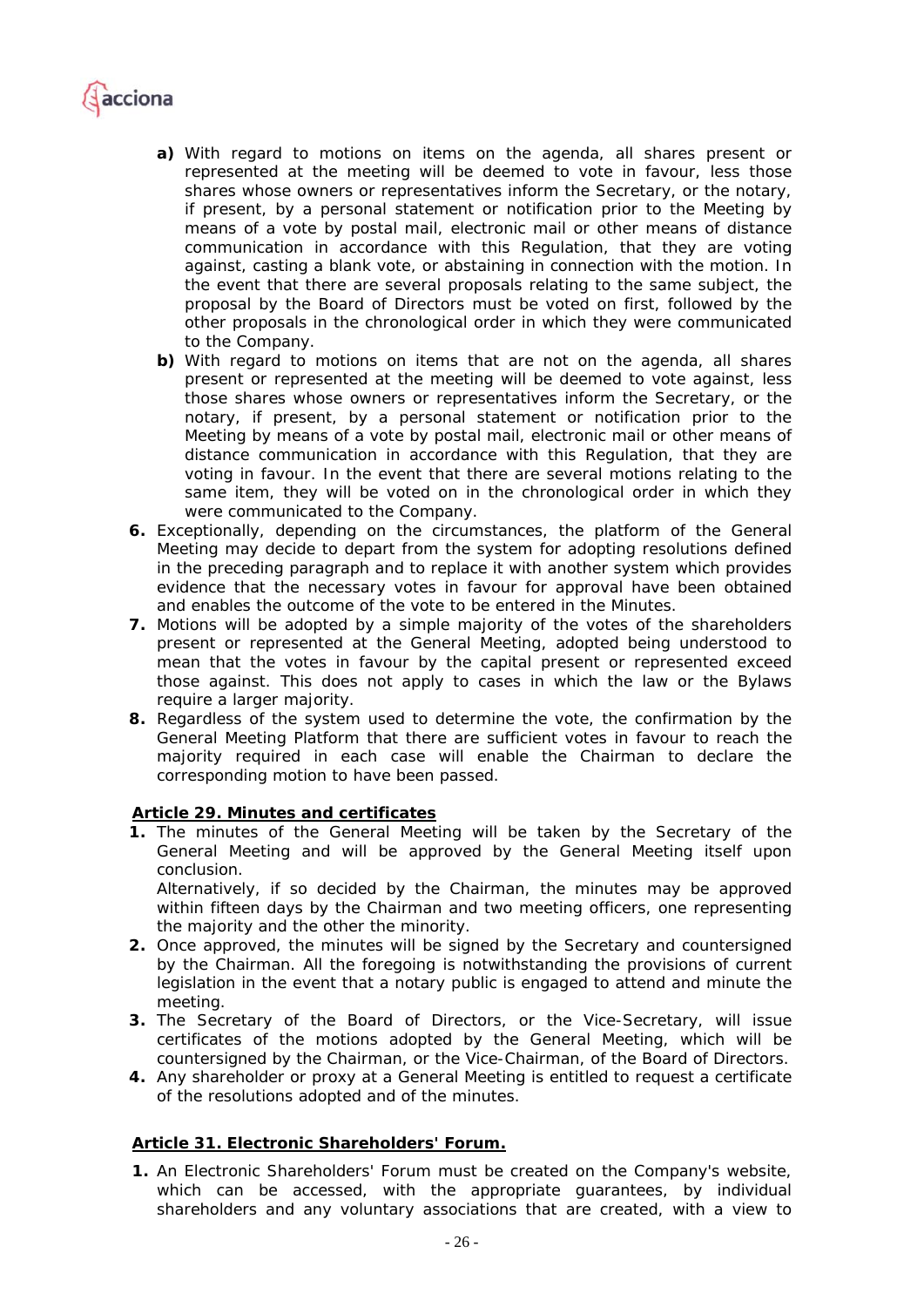

*facilitating communication prior to the General Meetings. Proposals for a supplement to the notice of meeting may be published in the Forum, as well as requests for support for such proposals, initiatives to achieve the percentage necessary to exercise minority rights allowed by law, and offers and solicitations of proxies.* 

*Shareholders may create specific, voluntary associations to exercise their rights and better defend their common interests. Shareholders associations must be registered in the Mercantile Registry and, purely for the purposes of public disclosure, in a special registry created for this purpose at the Spanish National Securities Market Commission.* 

*The Rules of Procedure of the Electronic Shareholders' Forum, which have been approved by the Board of Directors and are binding upon all shareholders, are available on the Company's website.* 

*To access the forum and use its applications, shareholders and voluntary shareholder associations must register as "Registered Users", accrediting both their identity and their standing as shareholders or voluntary associations of shareholders under the terms and conditions set forth on the Company website, using the corresponding registration form.* 

*Access by registered users to the Forum is conditional upon them retaining, at all times, their status as a shareholder or as a duly established and registered voluntary association.* 

**2.** *The Board of Directors is responsible for establishing the information to be made available on the website, in accordance with law's implementing regulations.* 

### *Article 24 bis. Information on corporate governance*

*During the ordinary General Meeting, in addition to distributing the Annual Corporate Governance Report in writing, shareholders will be informed verbally, in sufficient detail, of the most salient aspects of the Company's corporate governance and, in particular:* 

*a) Changes since the previous ordinary General Meeting.* 

*b) The specific reasons for which the Company does not follow any of the recommendations of the Corporate Governance Code, if they have not been identified in the Annual Corporate Government Report, and any of the alternative rules that apply in this area.* 

#### **NINE:**

#### **INFORMATION ON AMENDMENTS TO THE BOARD OF DIRECTORS REGULATION**

Take cognizance of the amendments to the Board of Directors Regulation in accordance with the Board of Directors report, ratifying them as necessary.

#### **TEN:**

#### **REMUNERATION POLICY. ANNUAL REPORT ON DIRECTOR REMUNERATION IN 2014.**

To approve, on an advisory basis, the Report on Director Remuneration for 2014.

In accordance with section 2 of the Transitional Provision of Act 31/2014, approval of the Annual Report on Director Remuneration entails approval of the Company's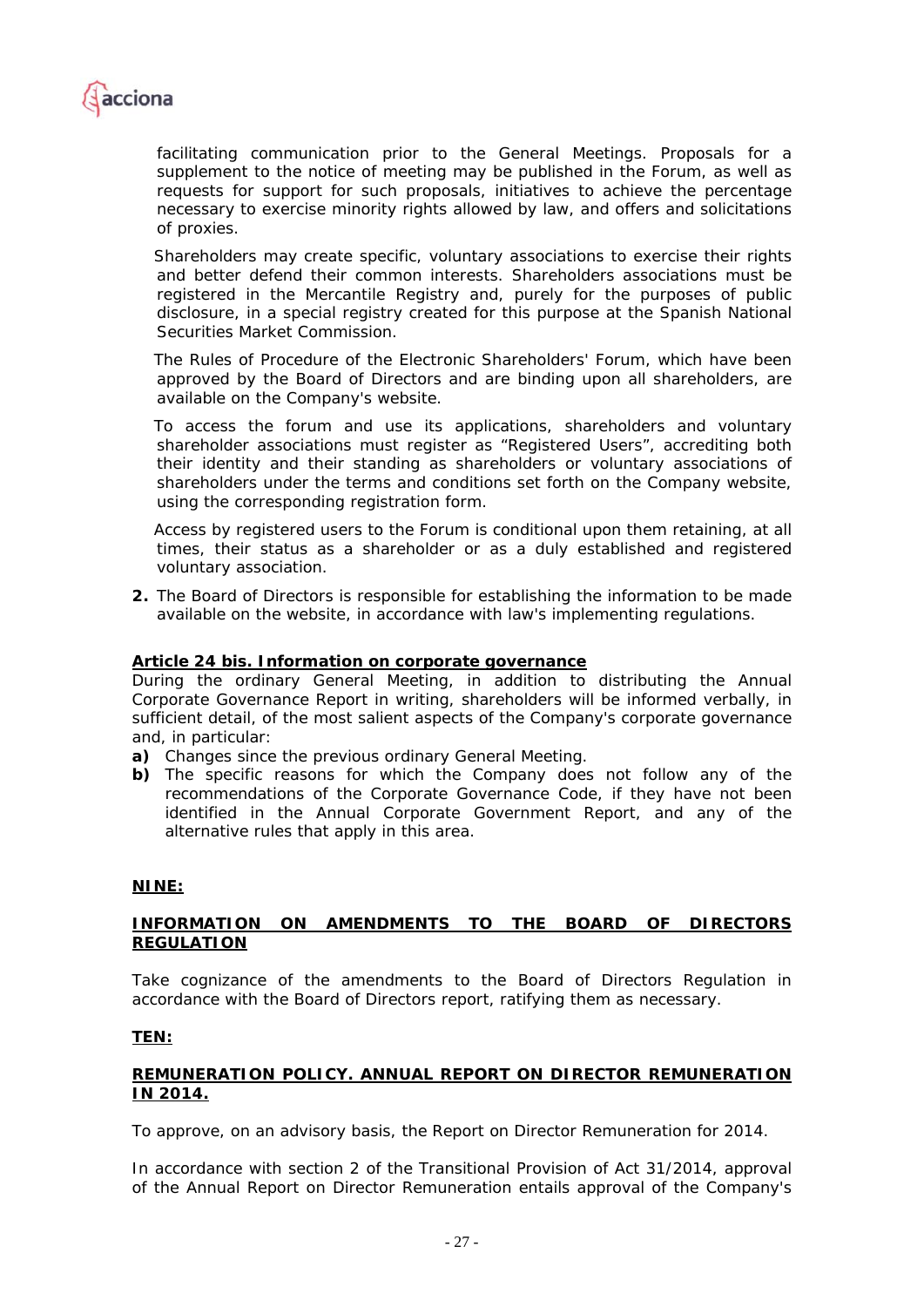

remuneration policy for the purposes of Article 529 *novodecies* of the Capital Companies Act.

#### **ELEVEN:**

#### **REVIEW AND APPROVAL, AS APPLICABLE, OF THE SUSTAINABILITY REPORT FOR 2014.**

Approve the 2014 Sustainability Report.

#### **TWELVE:**

#### **AUTHORISATION TO CALL, WHERE APPROPRIATE, EXTRAORDINARY GENERAL MEETINGS OF THE COMPANY WITH AT LEAST 15 DAYS ADVANCE NOTICE, IN ACCORDANCE WITH ARTICLE 515 OF THE CAPITAL COMPANIES ACT.**

Authorisation to call, if appropriate, Extraordinary General Meetings of the Company by giving notice at least 15 days in advance, in accordance with article 515 of the Capital Companies Act.

#### **THIRTEEN.**

#### **DELEGATION OF POWERS TO THE BOARD OF DIRECTORS TO ELABORATE, EXECUTE, INTERPRET, CORRECT AND EXECUTE THE DECISIONS ADOPTED BY THE GENERAL MEETING.**

To delegate to the Board of Directors full powers to elaborate upon, interpret, rectify and execute the resolutions adopted by this General Meeting, with express authorisation for these powers to be exercised by the Directors or the Secretary as designated or to be designated by the Board of Directors.

Accordingly, those persons are empowered on a joint and several basis so that any of them, without distinction, may:

- **-** Draw up a consolidated text of the Bylaws and the Board of Directors Regulation.
- **-** Remedy any defects in the formalisation of the resolutions adopted by the General Meeting based on verbal or written feedback from the Mercantile Registry.

\*\*\*\*\*\*\*\*\*\*\*\*\*\*\*\*\*